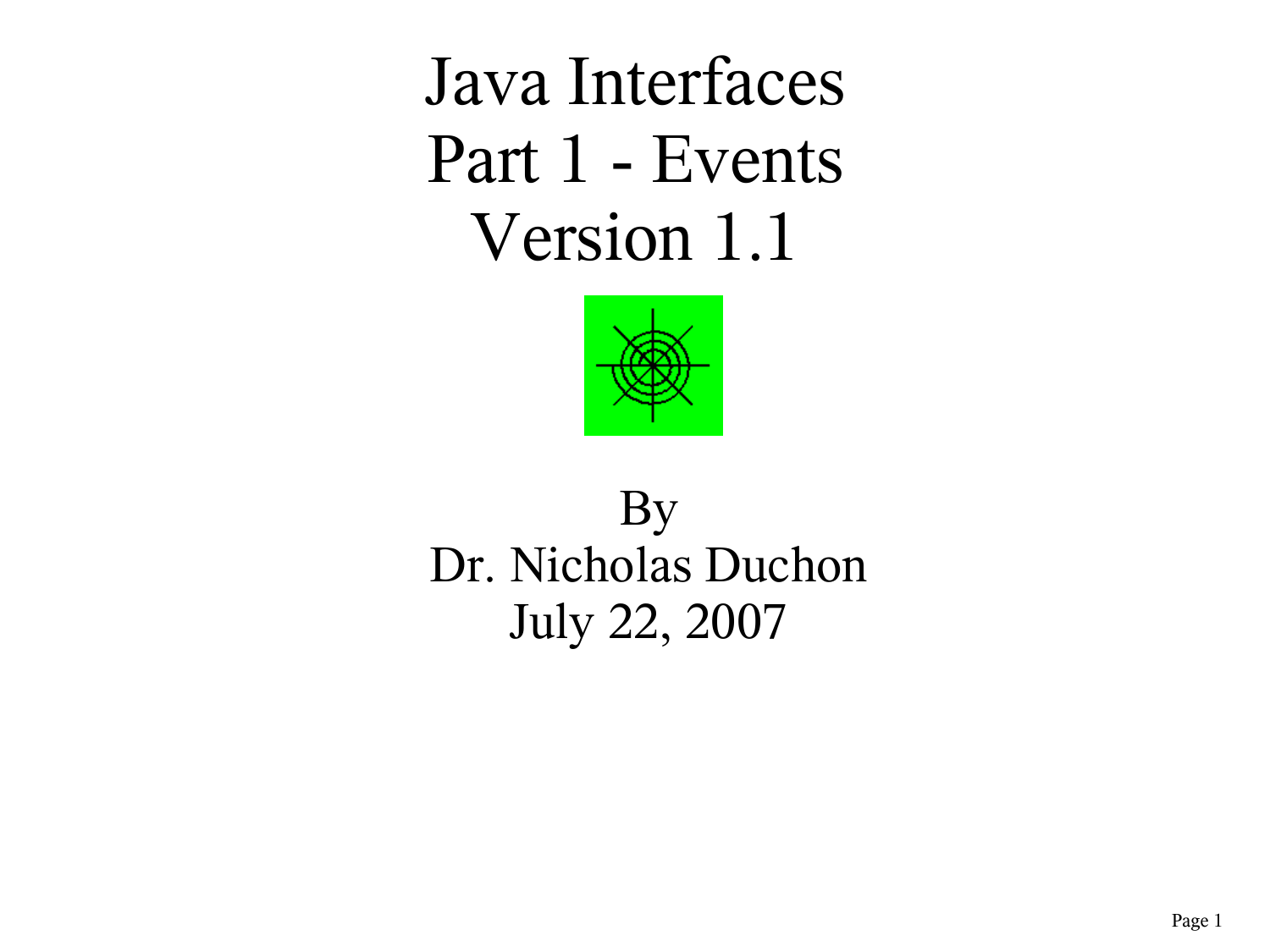

# **Overview**

- Philosophy
- Large Scale Java Language Structures
- Abstract classes
	- Declarations
	- Extending a abstract classes
- Interfaces
	- Declarations
	- Interface hierarchy
	- Implementing interfaces
	- Generics
- Using interfaces effectively
	- Why bother with this complexity?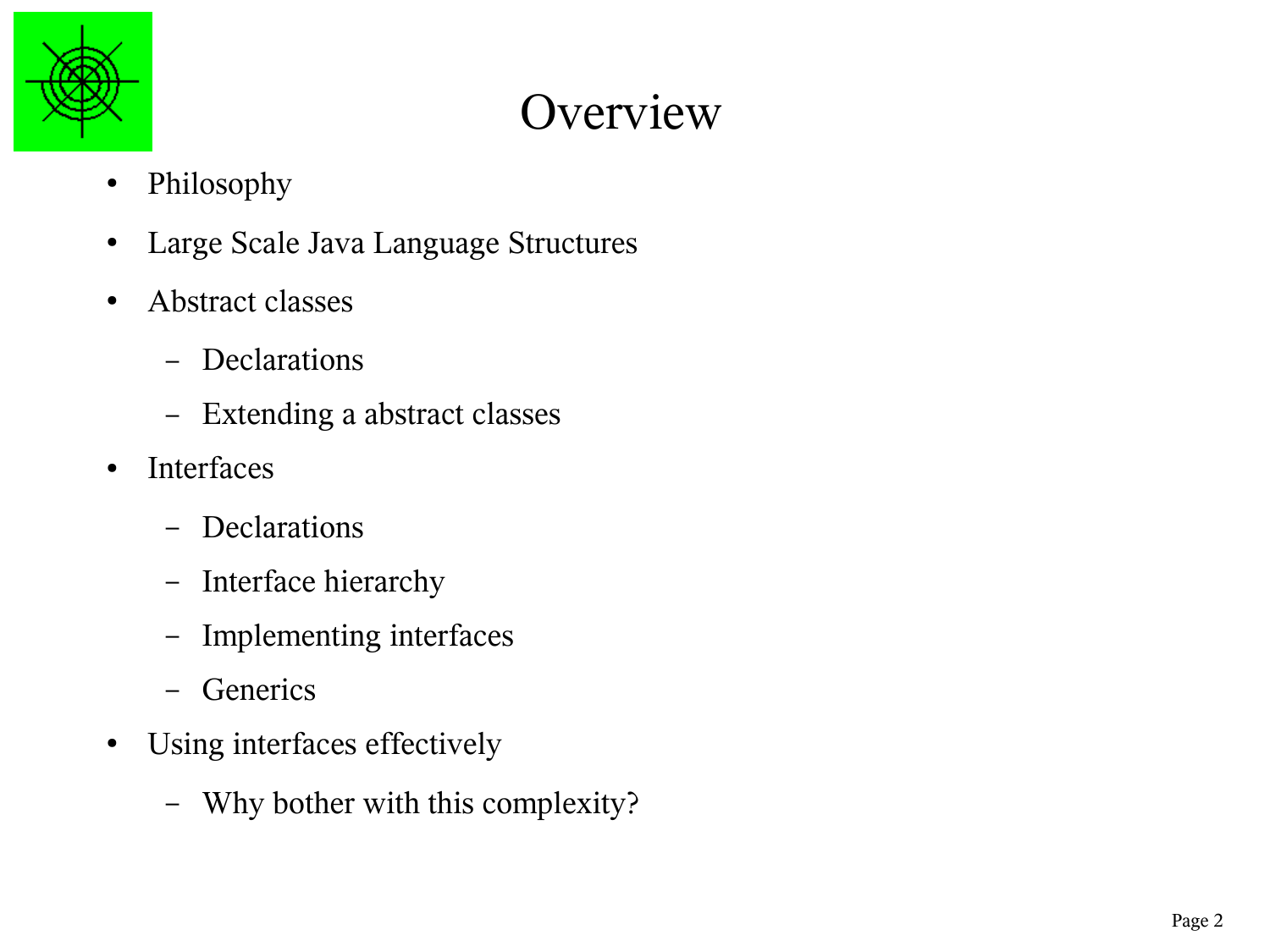

# Philosophy – Part 1



- Why did I write these slides and what viewpoint am I taking?
	- I have seen one too many author state that "interfaces are easy" or "interfaces make programming simple". I am now firmly convinced that for beginning programmers, interfaces are anything but easy, and they do not make simple programs simple.
	- For example consider a common interface: an electrical plug and socket in your house. The plug itself seems very simple, but in reality, it satisfies all sorts of standards, and if it didn't, it would not work. The two sides of the interface are extremely complicated. The socket side starts with the socket, the house wiring, the connection to the street power grid, then a complicated power grid eventually connects through transformers and switches to generators.
	- On the other side of the plug could be something as simple as a light, or as complicated as a computer.
	- None of these devices do anything really interesting by themselves, only when working together do interesting things happen.
	- Pushing the analogy a little further, we can address a key question: What *has* become simple? Using a plug is simple. Just find a socket that matches – in your house, at your job, on the road, pretty much anywhere – plug your device in, and, magic, it works!
- The same is true for Java interfaces, as we will see while an interface is simple, it satisfies standards, and not only are both sides are complicated, but the interactions between the sides are complicated as well.
- So: Interfaces may be simple, but the situations where they are useful are complicated.
- Finally we answer the question: Why does the topic of interfaces seem complicated in Java? Because the situations where they are useful are complicated.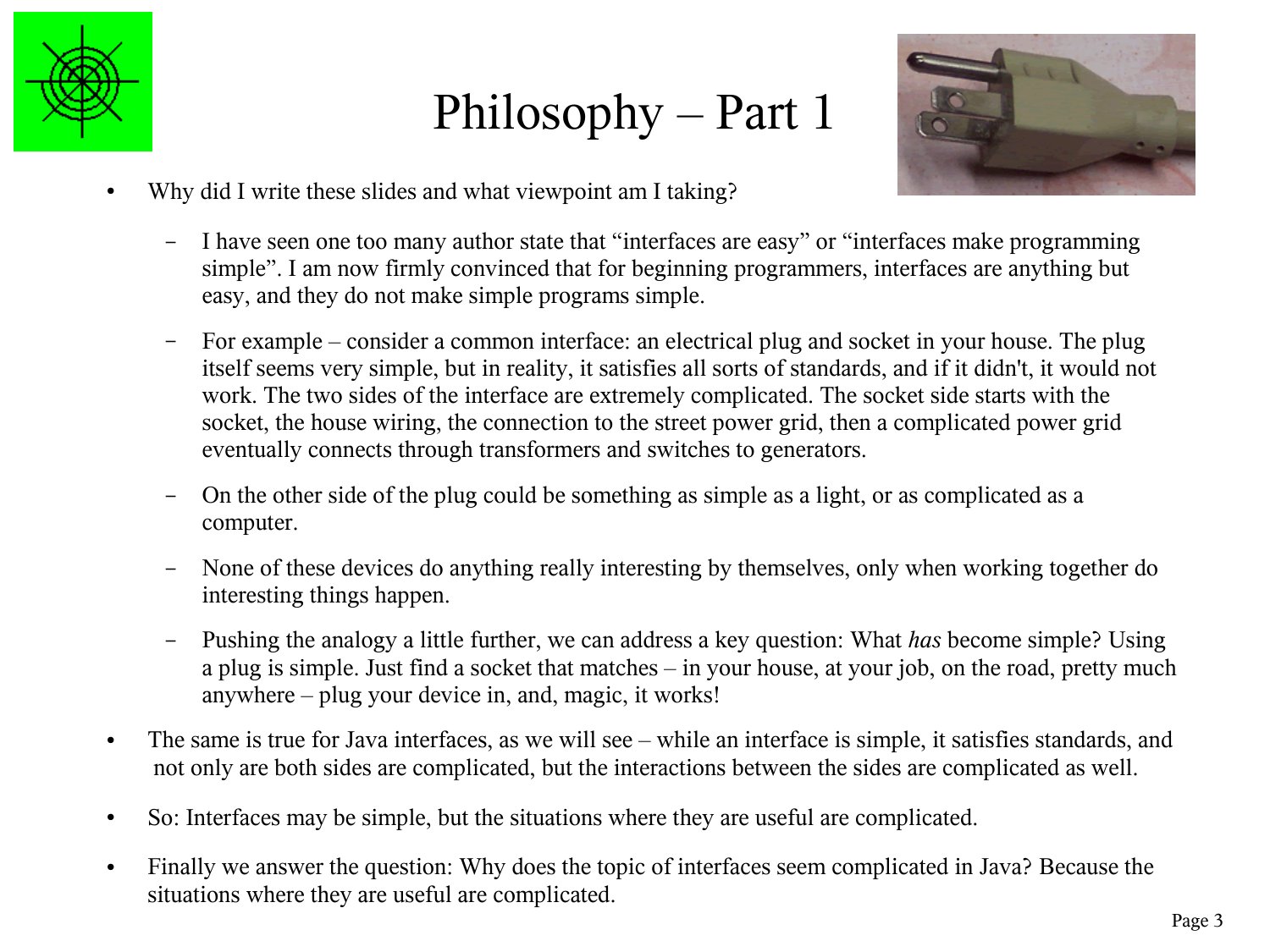

# Philosophy – Part 2

- What about class hierarchies?
	- Many authors suggest that composition (using another class as an instance variable) is better than inheritance. I suggest that a master programmer is open to both and develops a good reason for selecting one over the other in a particular situation based on the characteristics of the situation, not a preconception. While many programmers new to Java or to OOD/OOP tend to use inheritance inappropriately, in my opinion, the rule really should be: choose structures that are appropriate to the problem at hand.
	- The simplest rule is something like this: if the application has a number of classes that are naturally related to each other (whatever that means in the context of the particular application), and those classes have some (normally instance) variables in common, then consider using an umbrella class – a parent of all the related classes, and move the common variables and methods to the parent.
	- Notice that here I have focused on the DATA (instance variables = fields) of the classes.
	- A useful and reasonable application of inheritance can be as few as 3 classes, one parent and two children.
- $\bullet$  Abstract classes when to use them.
	- If one or more methods need to implemented by the children, but there is no natural way for the parent to define them, then using an abstract class is a good idea.
	- The signatures of the methods are defined, the compiler is happy if variables in classes that avail themselves of this class group can use variables with the type of the abstract class (leaving the determination of the actual method to call to run-time), the children implement the appropriate version of the methods, and the parent has not had to define worthless and misleading methods.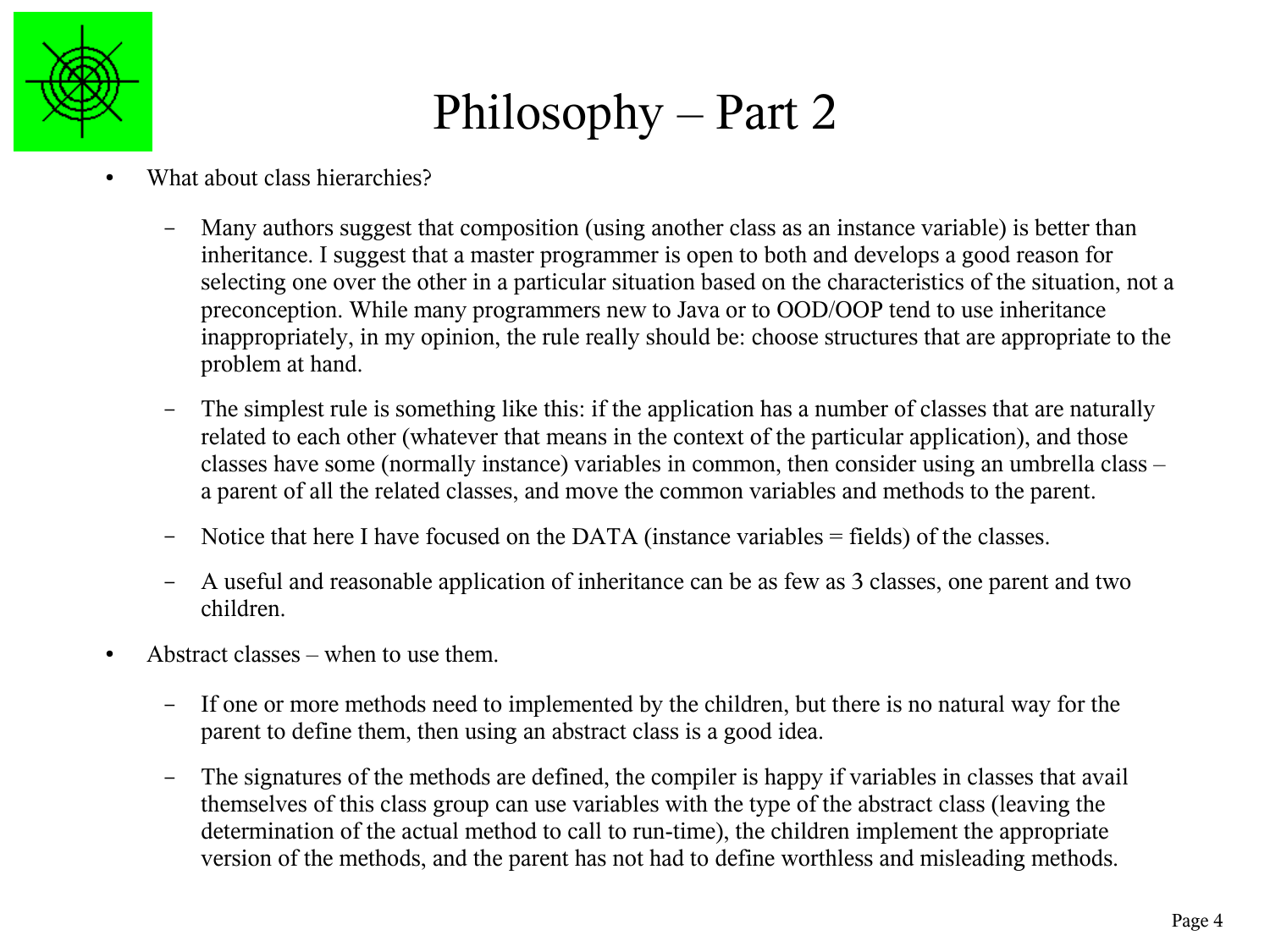

# Philosophy – Part 3

- The relation between abstract and interface classes.
	- An interface (interface class) defines only a set of public instance methods, and perhaps some constants.
	- An abstract class may define anything a regular class defined, plus some additional abstract methods.
	- An abstract class normally revolves around shared data.
	- An interface class is used for shared methods in other words, shared algorithms.
- Instantiation
	- Neither an interface nor an abstract class may be instantiated.
	- Both may be used as types for variables.
	- The objects referenced by interface variables must be instantiated from concrete classes classes which implement the appropriate interfaces and extend abstract classes.
	- In all cases, the concrete class must define the required abstract methods.
- Now, let's begin with an overview of the Java language large-scale structures, and then definitions and examples of abstract classes, then interfaces, with lots of examples.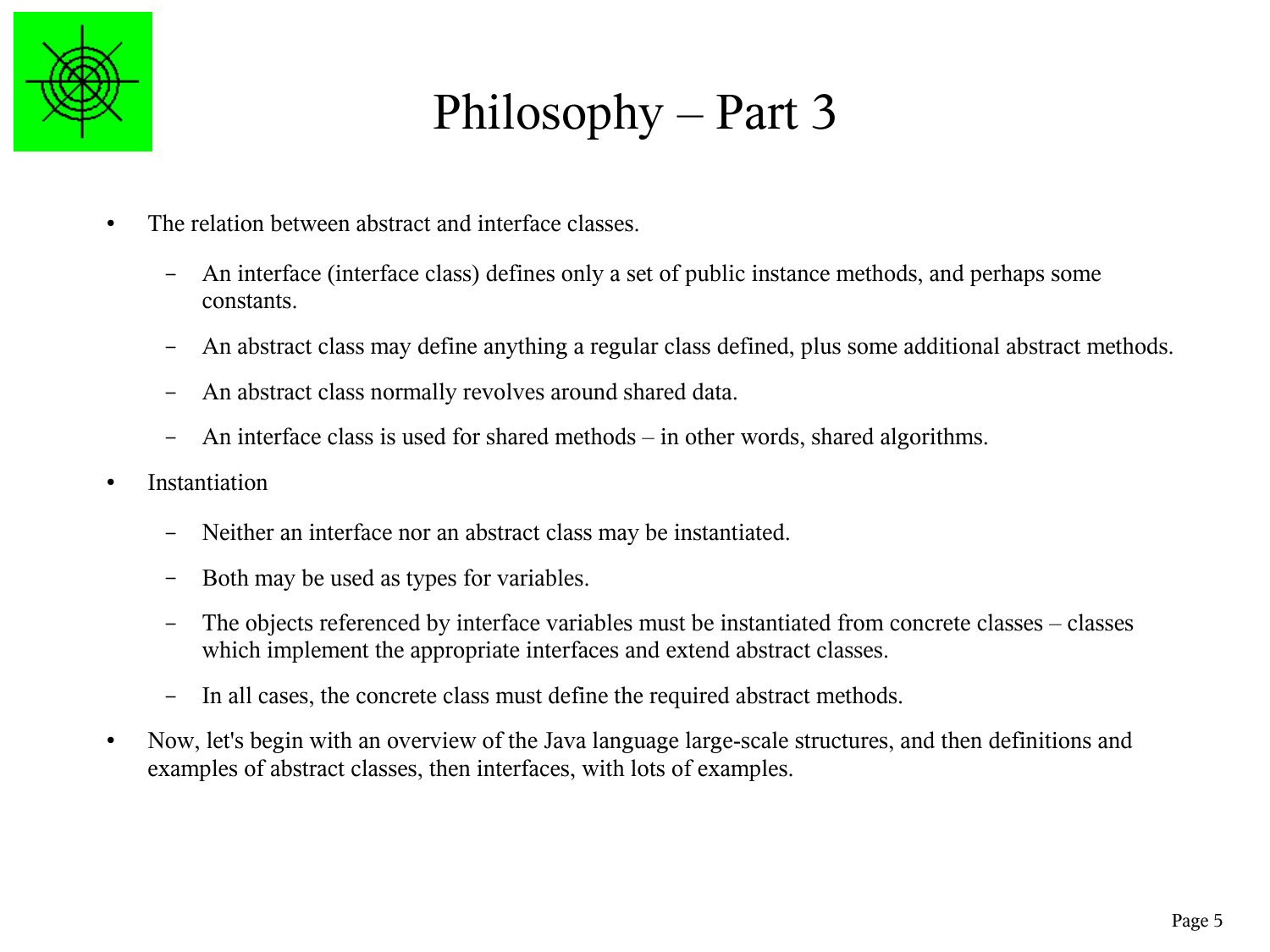

- Java Language Structures The language provides a variety of structures to organize code
- Souce code files and jar files
	- A source code file (dot-java) is perhaps the most basic unit. Groups of files can be gathered together into packages and packages can then be grouped together into jar files. For simple projects, the default package is all of the class files within a single directory, which is why in small to medium sized projects putting all of the files into a single directory is a good idea.
	- A jar file is convenient way to put a bunch of compiled (class) files into a single file, which can then be efficiently handled. For example, using a jar file will speed up the processing of an applet when sent over a network. This is because if the class files are not in a single jar file, when an applet starts, each class file will have to be requested individually, which creates rather a lot of network overhead.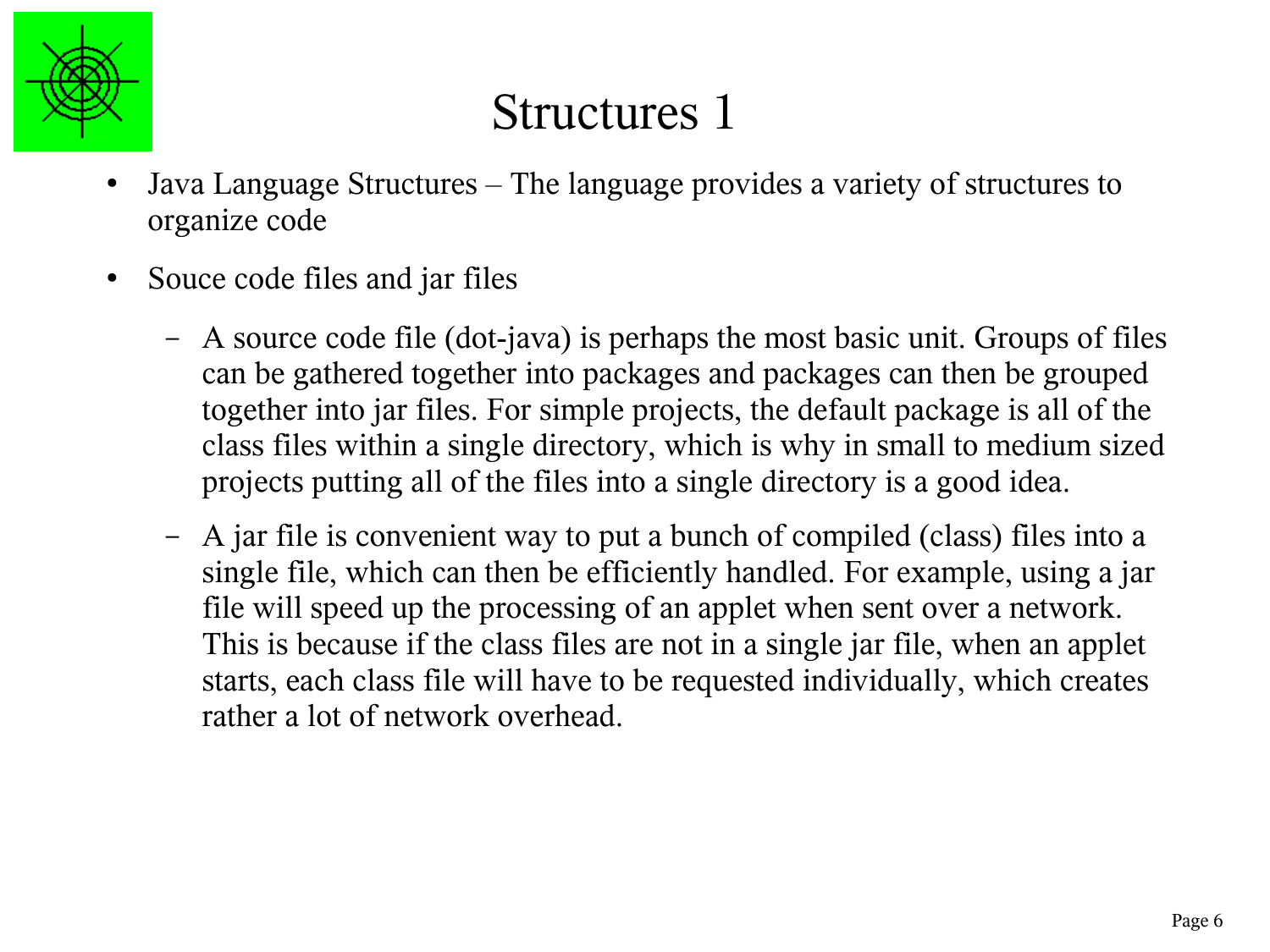

- Java Language Structures The classes within files
	- Each Java source code file has at least one class in it: the public class with exactly the same name as the name of the file
- The file may have:
	- Other private classes outside the public class these classes will not have direct access to the variables or methods of the public class
	- Inner classes named classes within the body of the public class (or within one of the private classes). These classes DO have access to instance variables and methods. The implications are complicated.
	- Anonymous inner classes classes declared and defined in the parameter list of a method. This is convenient, but the full implications are even more complex than regular named inner classes.
	- Import statements, comments and javadoc comments.
- All variables and methods must be inside some class. Variables may also be inside a method inside a class. Neither is allowed to exist in a file outside of a class – this is one way in which Java is quite different than C or C++.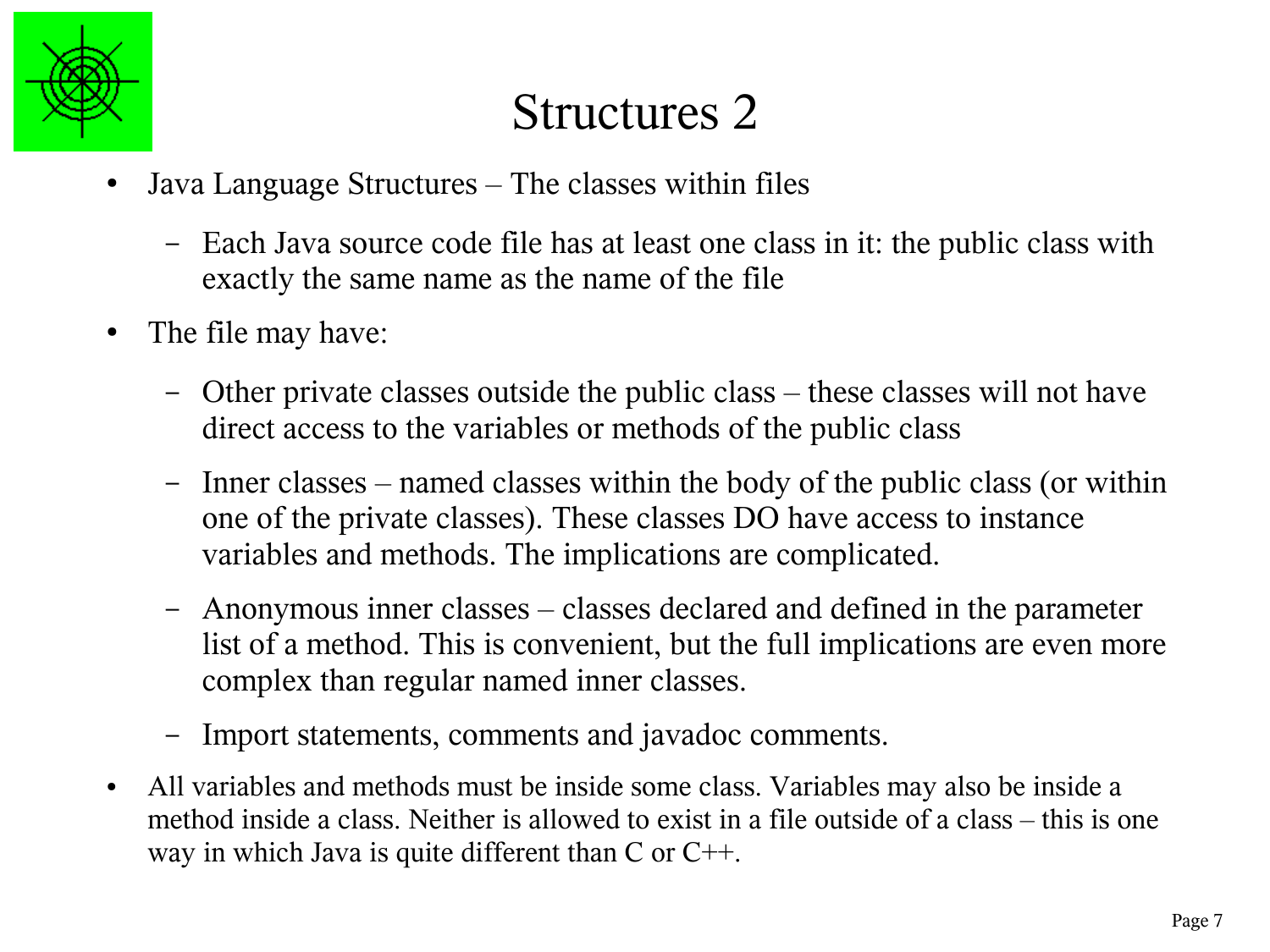

- Java Language Structures  $A$  class may have the following:
- Variables
	- Instance variables, also called dynamic or non-static often these variables should be private
	- Class variables, also called static these variables should also be private. The most common variable is a count of the number times this class has been instantiated
	- Named constants "static final", all caps by convention
- Methods
	- Instance methods must be called in the context of a real instance of this class or one of its children at run-time.
	- Static methods normally called in the context of the class name rather than an instance.
	- Static and instance instantiators blocks of code that look like methods without names, return types, or parameter lists.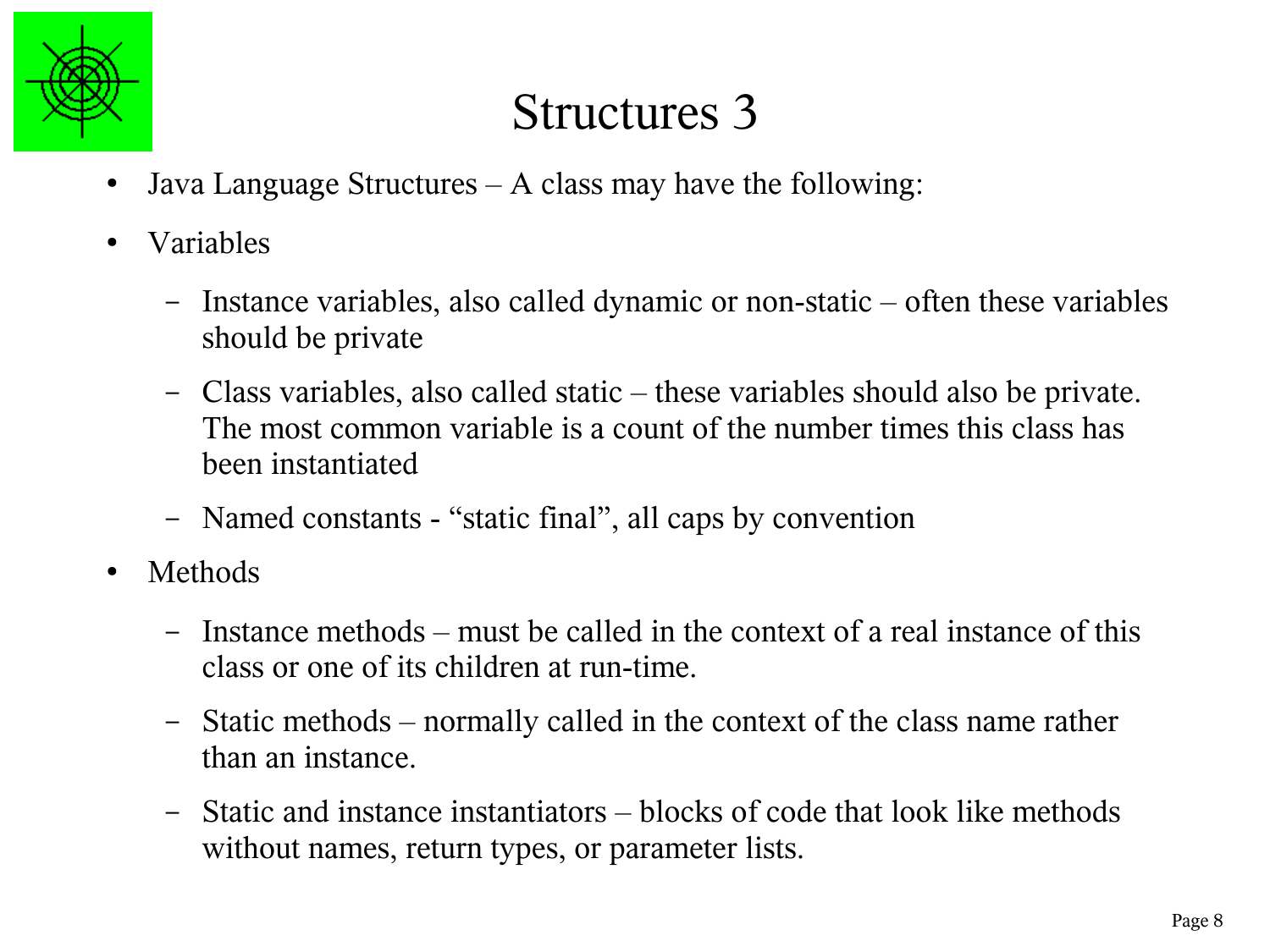

- Java Language Structures Typical methods:
	- public static void main (String args []) the very special method in the public class of a file which can be called directly by the JVM.
	- Constructors the default constructor is only available if no constructors are explicitly defined, otherwise a no-parameter constructor will have to be explicitly defined if one is desired.
	- Setters or mutators methods will allow the controlled change of variables. Often these methods perform various rationality checks.
	- Getters or accessors methods which report on the state of an instance or a class. The simple approach is to report on the value of an instance variable, but they could report the state of the instance in a more complex manner.
	- ToString every class should override this method from Object, it is most convenient for debugging.
	- Factory methods return a new instance of some class, typically with special initialization processing.
	- Facilitators pretty much any other method in the class.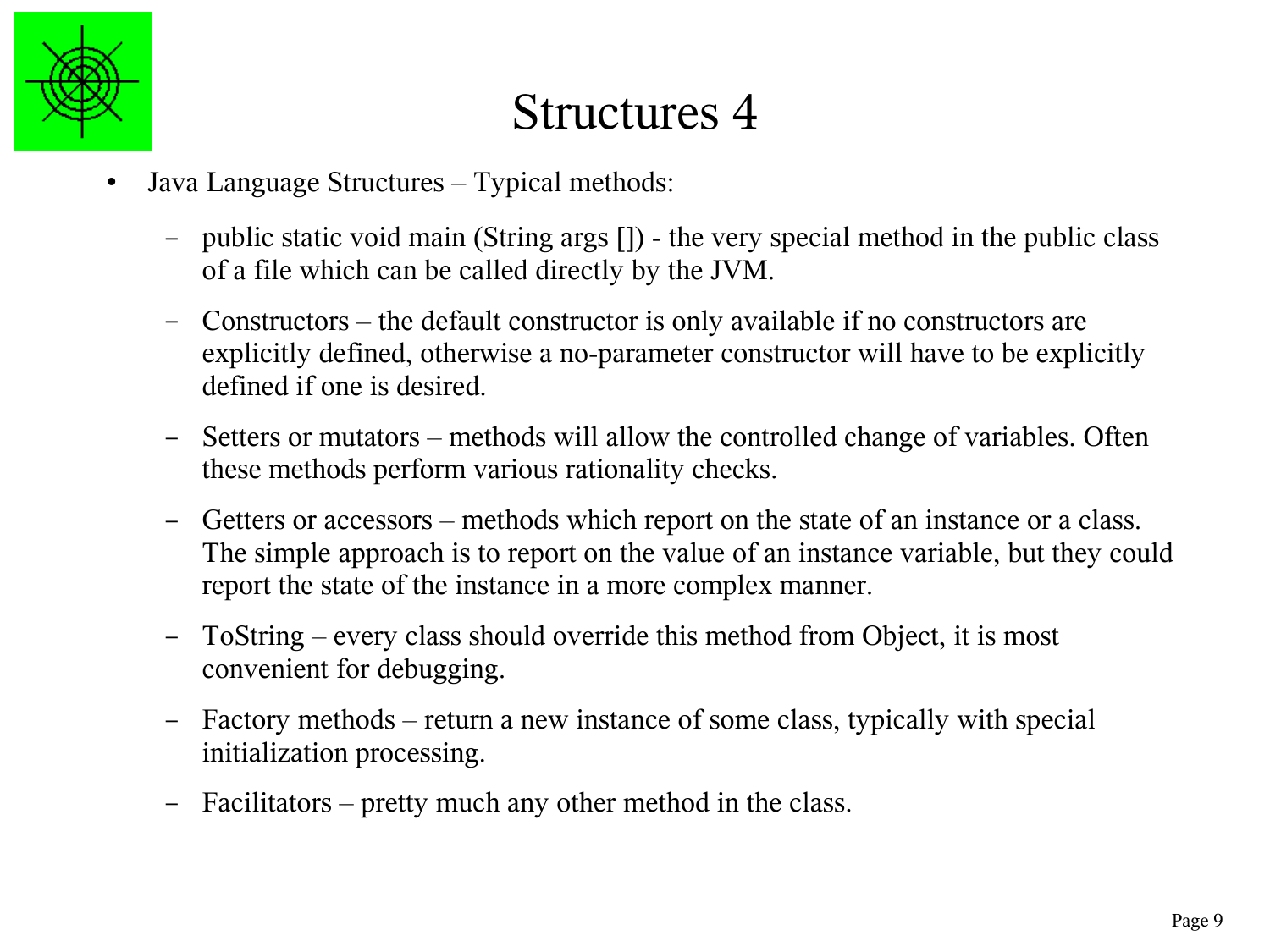

- Much of this lecture will be about exploring methods related to data structures and interfaces.
- If a class extends another, various methods will often override the ones from the parent.
	- For example, any class that has java.awt.Component as an ancestor can effectively override paint (Graphics) – which is one way interesting GUI's work. The other common feature of GUI's is implementing various interfaces, which we will address in this set of lectures.
- A comment about main: many classes in a package may have this method without causing any problems, and that one use of main is as a test-driver for its class, and may be left in the package even at delivery time.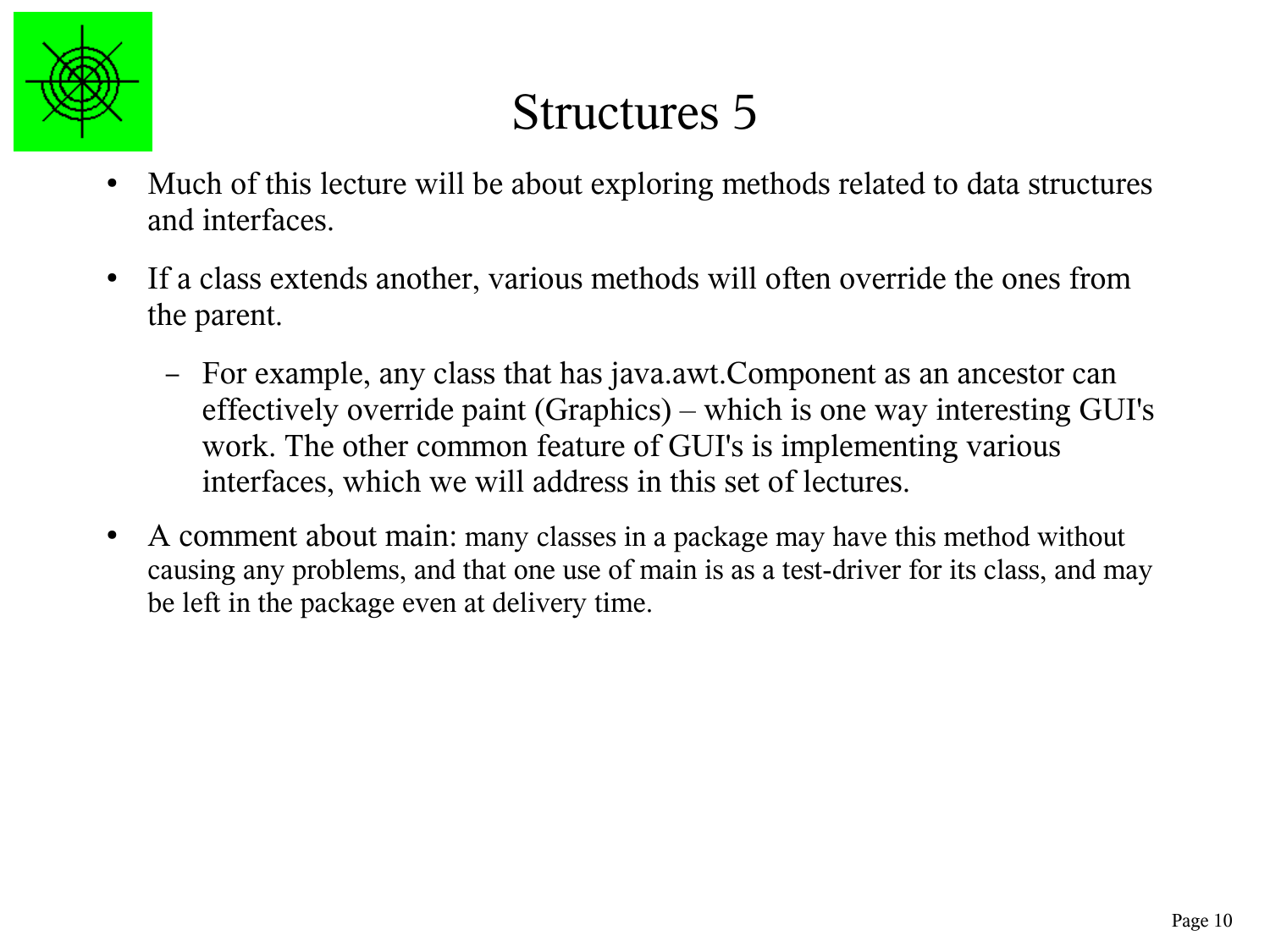

Abstract – Definition

- The keyword abstract
	- Class
	- Method
- Bodyless methods
- Extends
	- Implement the abstract methods

```
import java.awt.Point; 
import java.awt.Graphics2D;
public abstract class MyShape {
    private Point loc = new Point (10, 20);
    public abstract void drawme (Graphics2D g);
   public int getX () {return loc.x;
   } // end method getX
   public int getY () {return loc.y;
    } // end method getY
} // end class Shape
class MyBox extends MyShape {
   private int width = 30, height = 40;
    public void drawme (Graphics2D g) {
       g.drawRect (getX(), getY(), width, height);
    } // end method drawme
} // end class Shape
```
The keyword abstract can be applied to a class or to a method.

Abstract Class

➢When applied to a class, abstract means that the class cannot be instantiated (new'ed).

➢An abstract class may or may not have abstract methods.

#### Abstract Methods

➢An abstract method must be inside an abstract class.

➢An abstract method has no body.

#### Concrete Class

➢A concrete class is one which may be new'ed, and in this context is a class that extends the abstract class, and implements all of the abstract methods.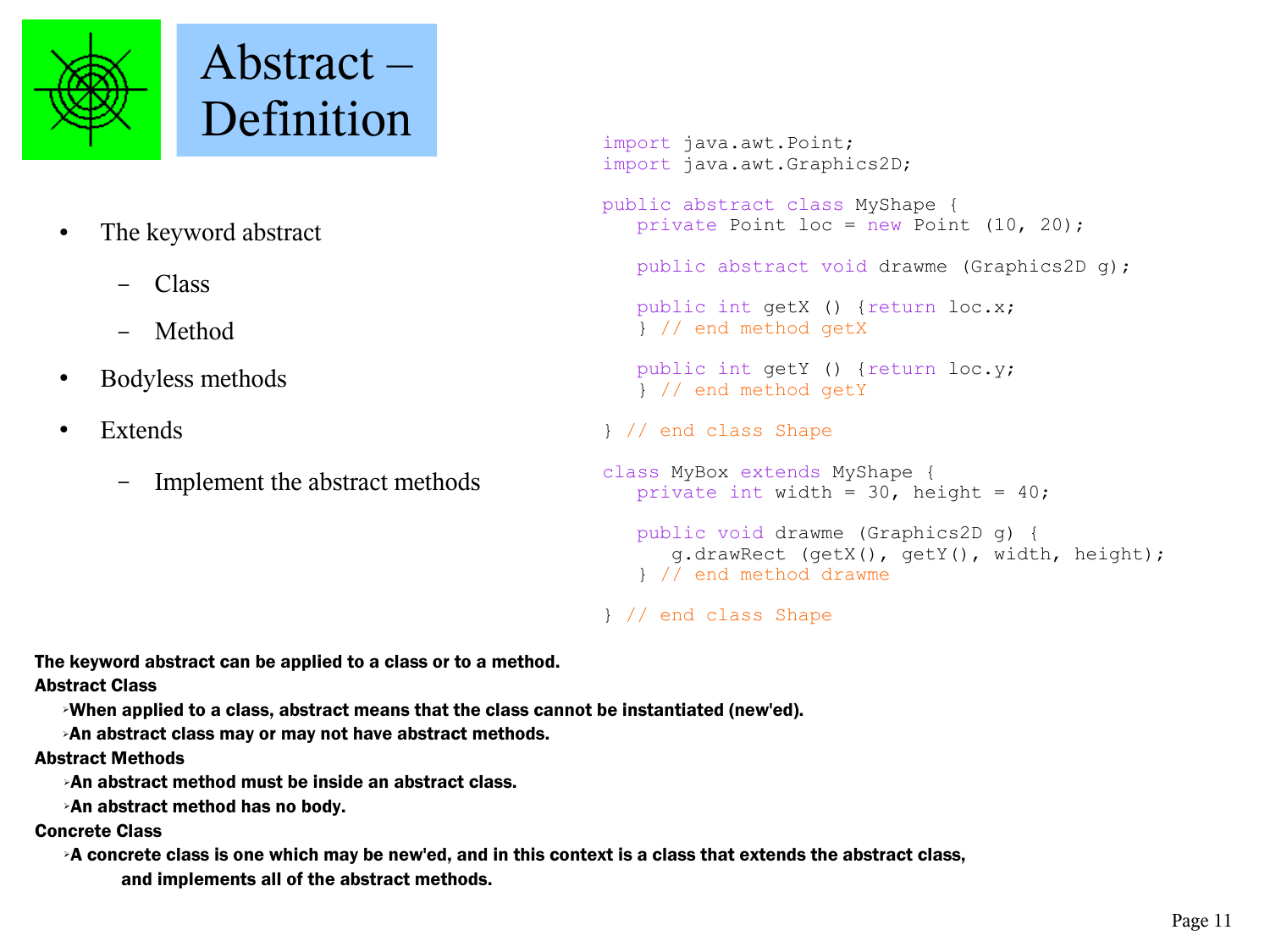

Abstract – Example import java.awt.Point;

- The keyword abstract
	- Class
	- Method
- Bodyless methods
- **Extends** 
	- Implement the abstract methods

import java.awt.Graphics2D; public abstract class MyShape { private Point loc = new Point (10, 20); public abstract void drawme (Graphics2D g); J public int getX () {return loc.x; } // end method getX public int getY () {return loc.y; } // end method getY } // end class Shape class MyBox extends MyShape { private int width =  $30$ , height =  $40$ ; i. public void drawme (Graphics2D g) { g.drawRect (getX(), getY(), width, height); } // end method drawme

} // end class Shape

The keyword abstract can be applied to a class or to a method.

Abstract Class

➢When applied to a class, abstract means that the class cannot be instantiated (new'ed).

➢An abstract class may or may not have abstract methods.

#### Abstract Methods

➢An abstract method must be inside an abstract class.

➢An abstract method has no body.

#### Concrete Class

➢A concrete class is one which may be new'ed, and in this context is a class that extends the abstract class, and implements all of the abstract methods.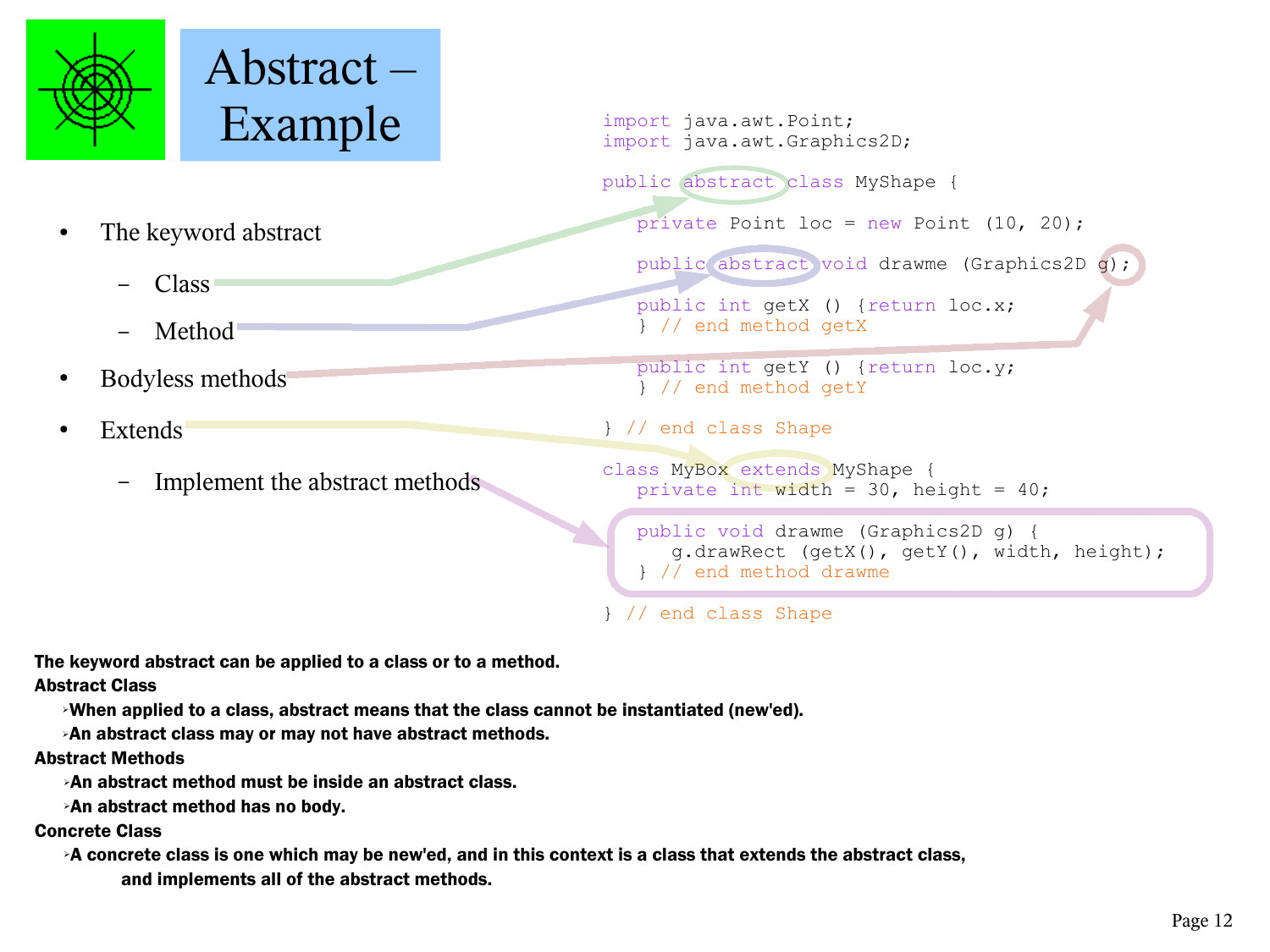

# Interfaces – Achitecture

- At least 3 classes involved:
- Declaring class "public interface  $X$ "
	- No variables, all methods are abstract
- Client class "implements X"
	- Provides body of methods specified by X
- Server class uses  $X$  as a variable type
	- Typically in a data structure
	- References become context for method calls
- Availer class uses the entire structure effectively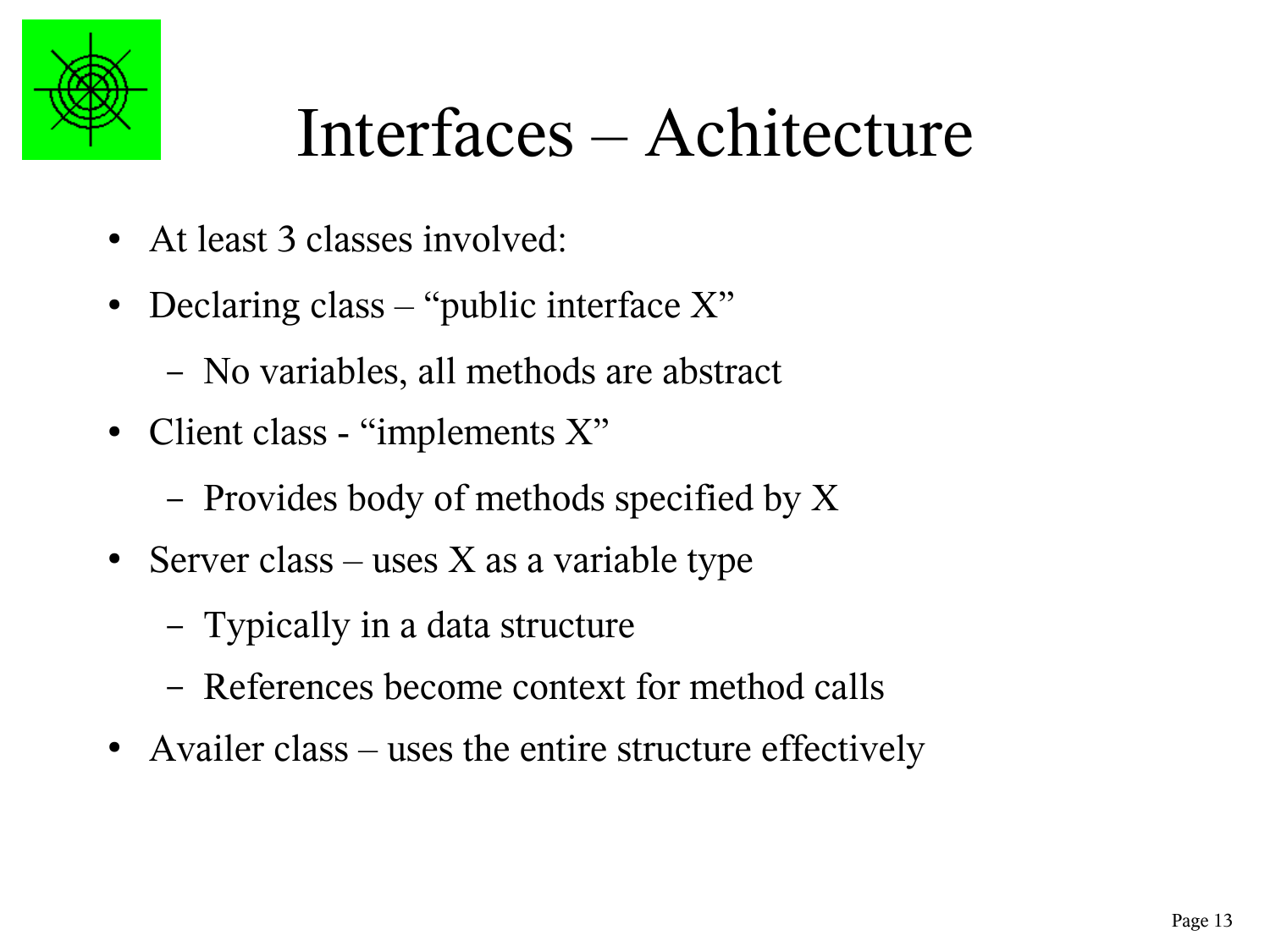

- The keyword interface
	- Class
	- Variables are all public static final
	- Abstract Methods
	- ALL methods are abstract
- Bodyless methods

```
import java.awt.Graphics2D;
import java.awt.Point;
public interface MyShapeInterface {
  int NUMBER = 12; public abstract void drawme (Graphics2D g2);
   public Point getLocation ();
```

```
} // end MyShapeInterface
```
The keyword interface can only be applied to a class.

Interface Class

➢Declaring a class an interface tells the compiler that this class will have only abstract methods

- $\triangleright$ The keyword abstract is optional for the methods.
- ➢All of the methods in this class must be instance (NOT static).
- ➢This class will not have any instance variables.
- ➢This class may have public static final variables (effectively class constants).
- ➢Interfaces may not be instantiated (new'ed).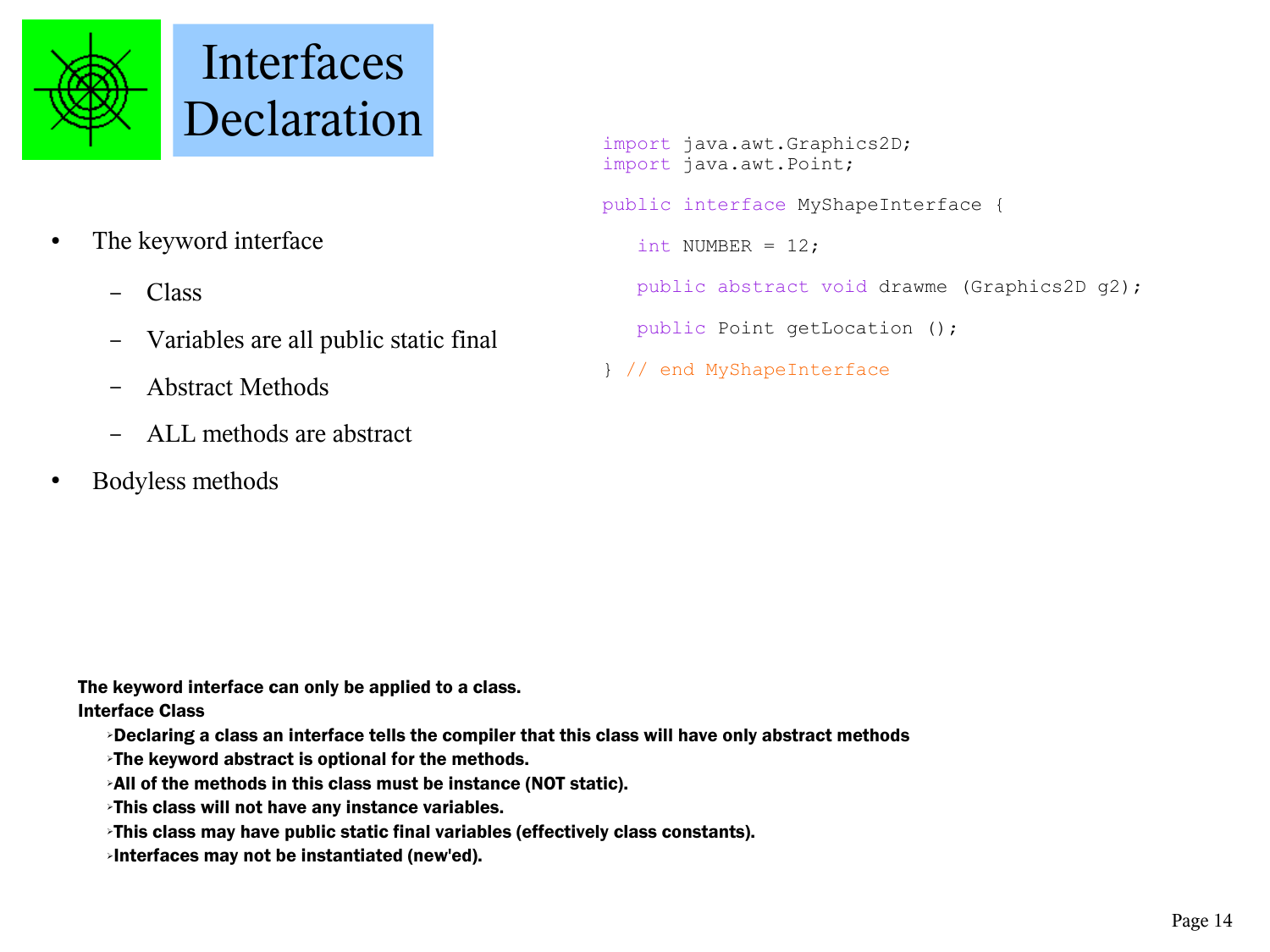

### Interfaces Declaration

- The keyword interface
	- Class
	- Variables are all public static final
	- Abstract Methods
	- ALL methods are abstract
- Bodyless methods

import java.awt.Graphics2D; import java.awt.Point; public interface MyShapeInterface {

int NUMBER =  $12;$ 

public abstract void drawme (Graphics2D g2);

public Point getLocation ();

} // end MyShapeInterface

The keyword interface can only be applied to a class.

Interface Class

➢Declaring a class an interface tells the compiler that this class will have only abstract methods

- $\triangleright$ The keyword abstract is optional for the methods.
- ➢All of the methods in this class must be instance (NOT static).
- ➢This class will not have any instance variables.
- ➢This class may have public static final variables (effectively class constants).
- ➢Interfaces may not be instantiated (new'ed).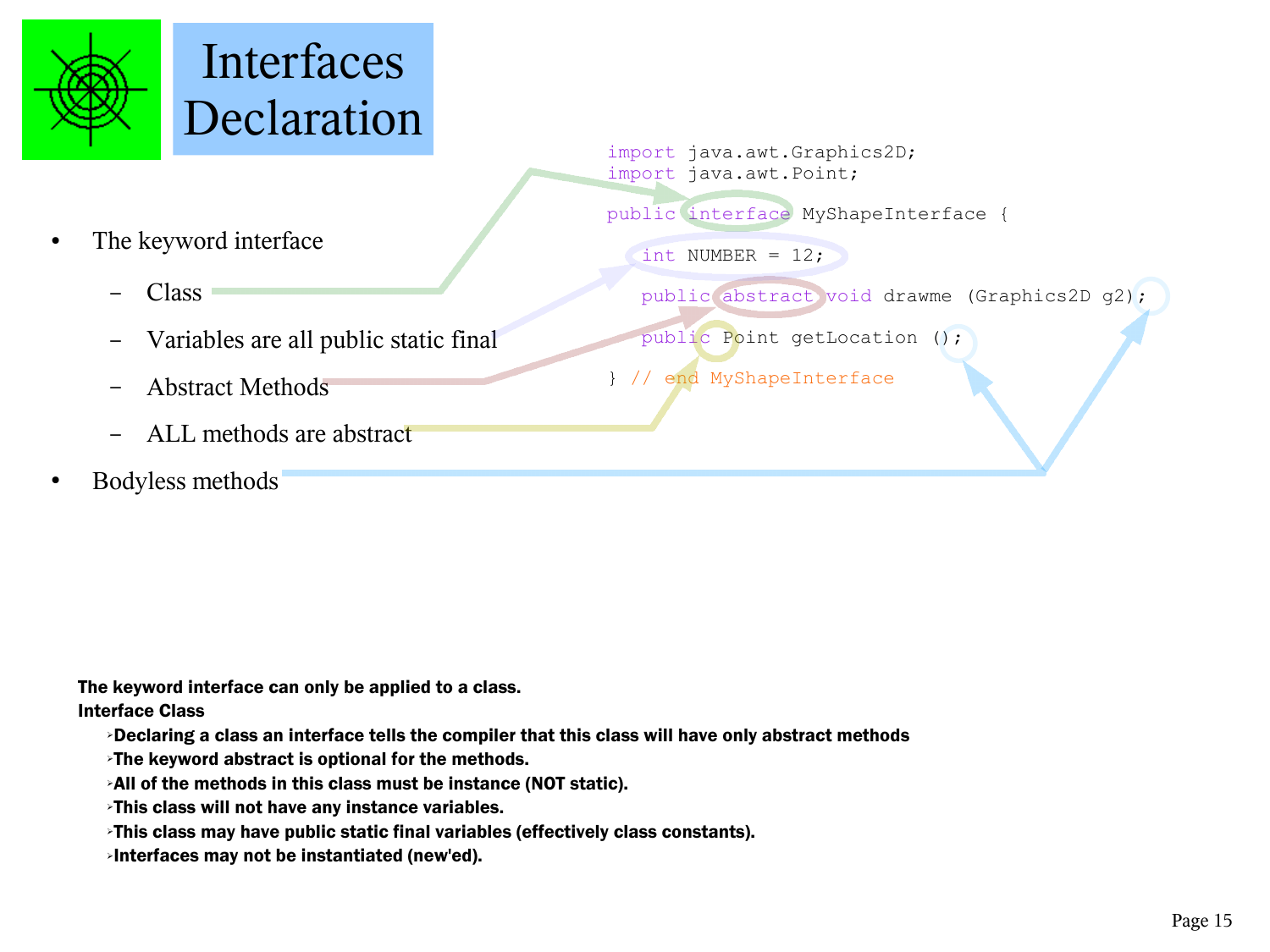

- The keyword "implements"
	- Interface Class name
	- Implement IF Methods
	- ALL methods are concrete
- This class may be instantiated
- The client class may have class-specific variables and methods
- May extend any class

```
import java.awt.Graphics2D;
import java.awt.Point;
public class MyRect implements MyShapeInterface {
   int width = 20:
   int height = 30;
   int x = 10;
   int y = 20;
    public MyRect (int px, int py, int pw, int ph) {
      x = px; y = py; width = pw; height = ph;
    } // end 4-int constructor
    public void drawme (Graphics2D g2) {
       g2.drawRect (x, y, width, height);
    } // end drawme, required by interface
    public Point getLocation () {
       return new Point (x, y);
    } // end getLocation, required by interface
```

```
} // end method MyRect
```
In this example, MyRect implements the MyShapeInterface interface..

I will say that MyRect is a client of the interface to emphasize the relationship between these two classes.

- ➢The client class must implement all of the abstract methods declared in the interface.
- ➢The signatures of the implementing methods must match the signatures of the methods in the interface.
- ➢Methods whose signatures don't match are allowed, they just overload the method name as is standard in Java.

➢The client class may have any other methods and variables as desired – instance and class variables and methods. The example here is not complete – it should have the normal host of methods – constructors, setters, getters, and toString. So far, we have very little motivation for using an interface –

the client could just provide these methods. The motivation will be in the server part.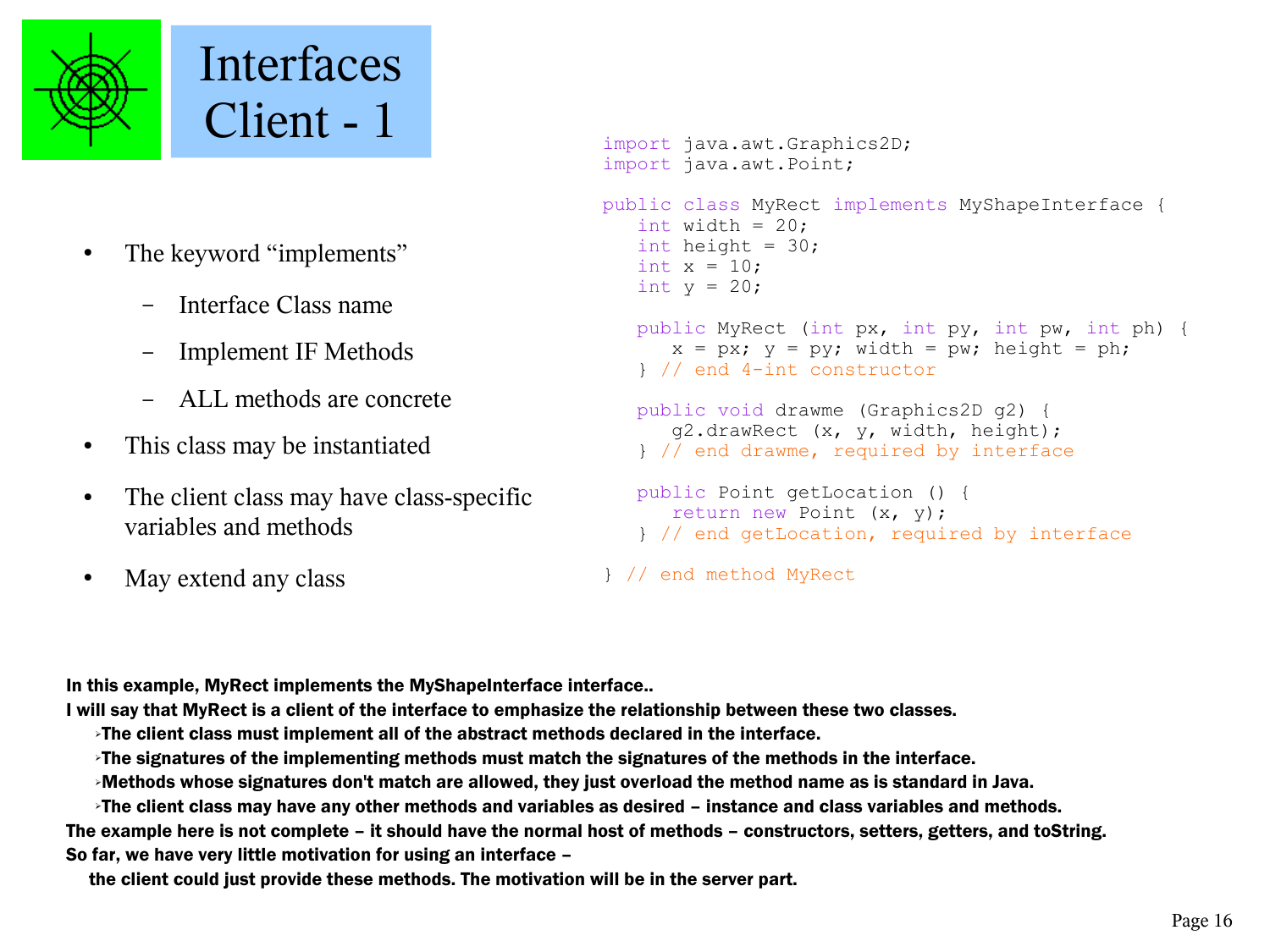

### Interfaces Client - 1

- The keyword "implements"
	- Interface Class name
	- Implement IF Methods
	- ALL methods are concrete
- This class may be instantiated
- The client class may have class-specific variables and methods
- May extend any class

```
import java.awt.Graphics2D;
import java.awt.Point;
```

```
public class MyRect implements MyShapeInterface
   int width = 20;
  int height = 30;
   int x = 10;
   int v = 20;
```

```
 public MyRect (int px, int py, int pw, int ph) {
   x = px; y = py; width = pw; height = ph;
 } // end 4-int constructor
```

```
 public void drawme (Graphics2D g2) {
    g2.drawRect (x, y, width, height);
 } // end drawme, required by interface
```

```
 public Point getLocation () {
    return new Point (x, y);
 } // end getLocation, required by interface
```

```
} // end method MyRect
```
In this example, MyRect implements the MyShapeInterface interface..

I will say that MyRect is a client of the interface to emphasize the relationship between these two classes.

- ➢The client class must implement all of the abstract methods declared in the interface.
- ➢The signatures of the implementing methods must match the signatures of the methods in the interface.
- ➢Methods whose signatures don't match are allowed, they just overload the method name as is standard in Java.

 $\triangleright$ The client class may have any other methods and variables as desired – instance and class variables and methods. The example here is not complete – it should have the normal host of methods – constructors, setters, getters, and toString. So far, we have very little motivation for using an interface –

the client could just provide these methods. The motivation will be in the server part.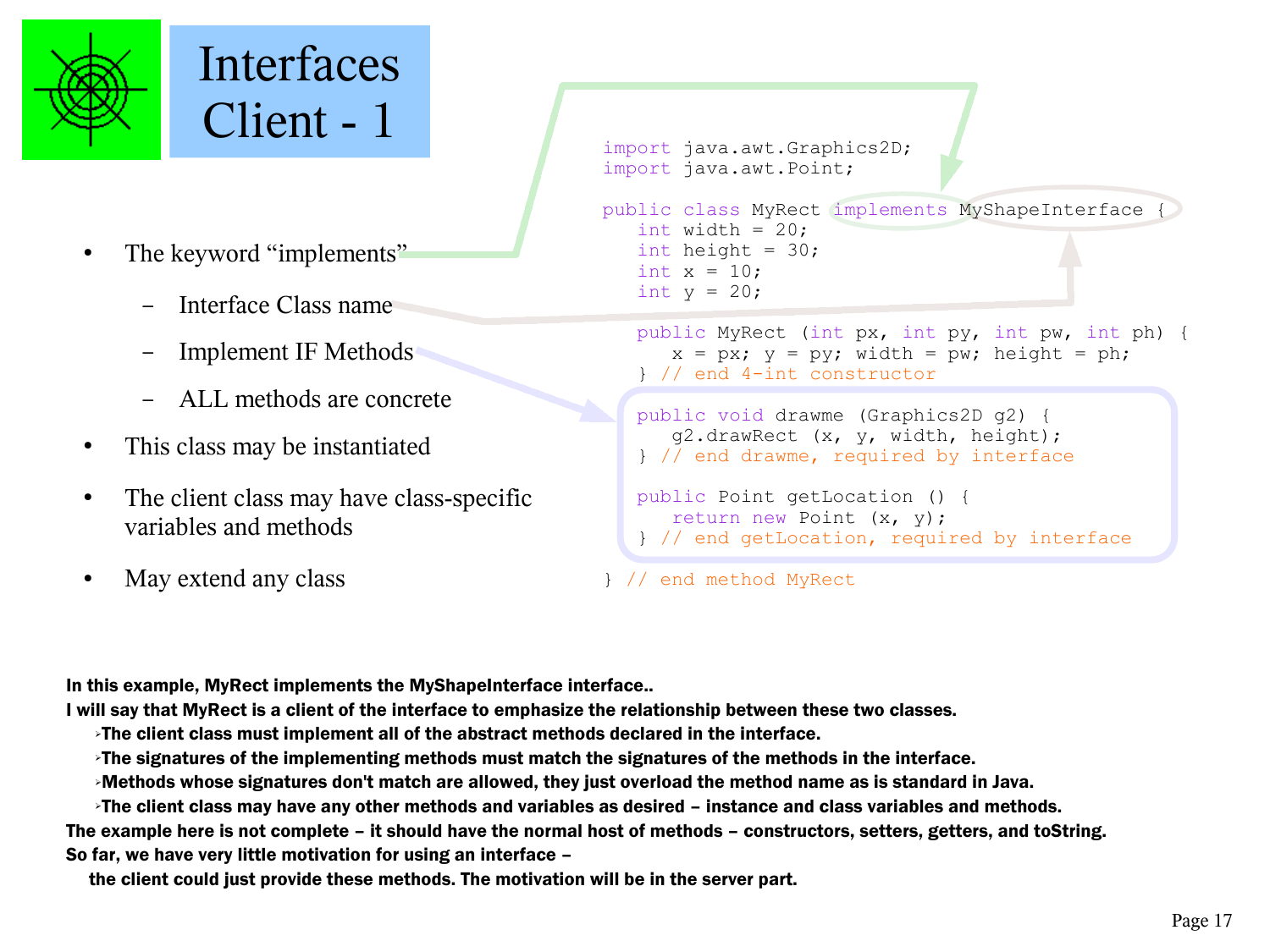

- The keyword "implements"
	- Interface Class name
	- Instance variables
	- Constructor
	- Implement IF Methods
	- ALL methods are concrete
- This class may be instantiated
- The client class may have class-specific variables and methods
- May extend any class

```
import java.awt.Graphics2D;
import java.awt.Point;
public class MyCar implements MyShapeInterface {
```

```
 int x, y;
int xb[] = \{ 0, 15, 15, 20, 20, 50, 50, 55, ... \} 55, 70, 80, 55, 53, 40, 35, 20, 0};
int yb[] = \{20, 20, 25, 25, 20, 20, 25, 25, 20, 20, 8, 6, 0, 0, 13, 16, 20};
```

```
 public MyCar (int px, int py) {
   x = px; y = py;
 } // end int int constructor
```

```
 public void drawme (Graphics2D g2) {
    g2.translate (x, y);
    g2.drawPolyline (xb, yb, xb.length);
   q2.translate (-x, -y);
 } // end drawme, required by interface
```

```
 public Point getLocation () {
    return new Point (x, y);
 } // end getLocation, required by interface
```

```
} // end method MyRect
```
Here's another class the implements the MyShapeInterface interface.

This one is just for fun, but you can see that this class has its own local variables, and a completely different drawme method. Again, we should complete the class with a lot of other methods to fit into the Java vision of a useful class. We will see a hint at how an interface can be useful in the next class, the driver with the main method. After that, we will look at some more complicated examples and try to get some appreciation for the Java vision of interfaces.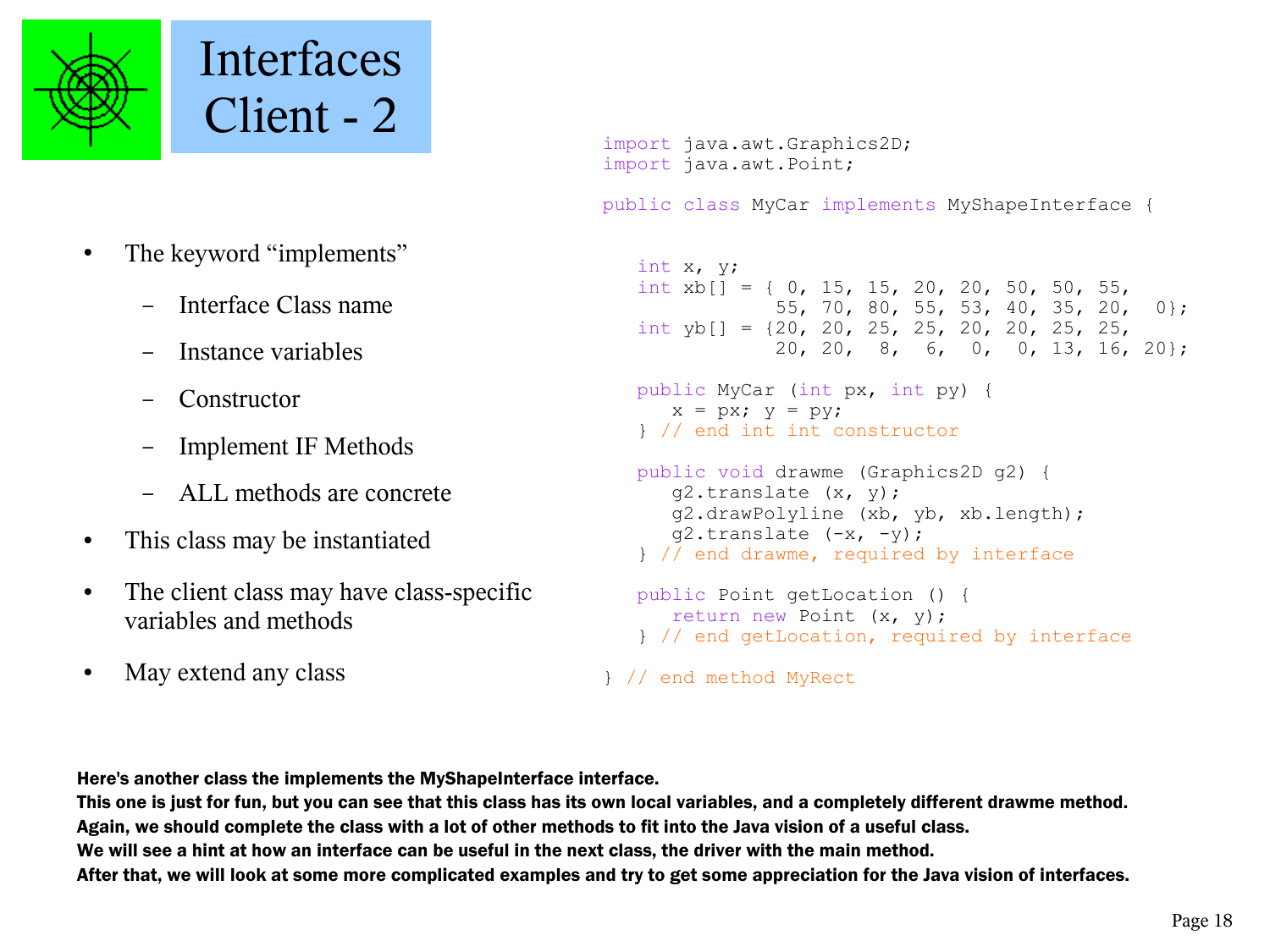

### Interfaces Client - 2

- The keyword "implements"
	- Interface Class name
	- Instance variables
	- Constructor
	- Implement IF Methods
	- ALL methods are concrete
- This class may be instantiated
- The client class may have class-specific variables and methods
- May extend any class

```
import java.awt.Graphics2D;
import java.awt.Point;
```
public class MyCar implements MyShapeInterface {

```
 int x, y;
int xb[] = \{ 0, 15, 15, 20, 20, 50, 50, 55, 55, 70, 80, 55, 53, 40, 35, 20, 0};
int yb[] = \{20, 20, 25, 25, 20, 20, 25, 25, 20, 20, 8, 6, 0, 0, 13, 16, 20};
```

```
 public MyCar (int px, int py) {
   x = px; y = py;
 // end int int constructor
```

```
 public void drawme (Graphics2D g2) {
    g2.translate (x, y);
    g2.drawPolyline (xb, yb, xb.length);
   q2.translate (-x, -y);
 } // end drawme, required by interface
```

```
 public Point getLocation () {
    return new Point (x, y);
 } // end getLocation, required by interface
```

```
// end method MyRect
```
Here's another class the implements the MyShapeInterface interface.

This one is just for fun, but you can see that this class has its own local variables, and a completely different drawme method. Again, we should complete the class with a lot of other methods to fit into the Java vision of a useful class. We will see a hint at how an interface can be useful in the next class, the driver with the main method. After that, we will look at some more complicated examples and try to get some appreciation for the Java vision of interfaces.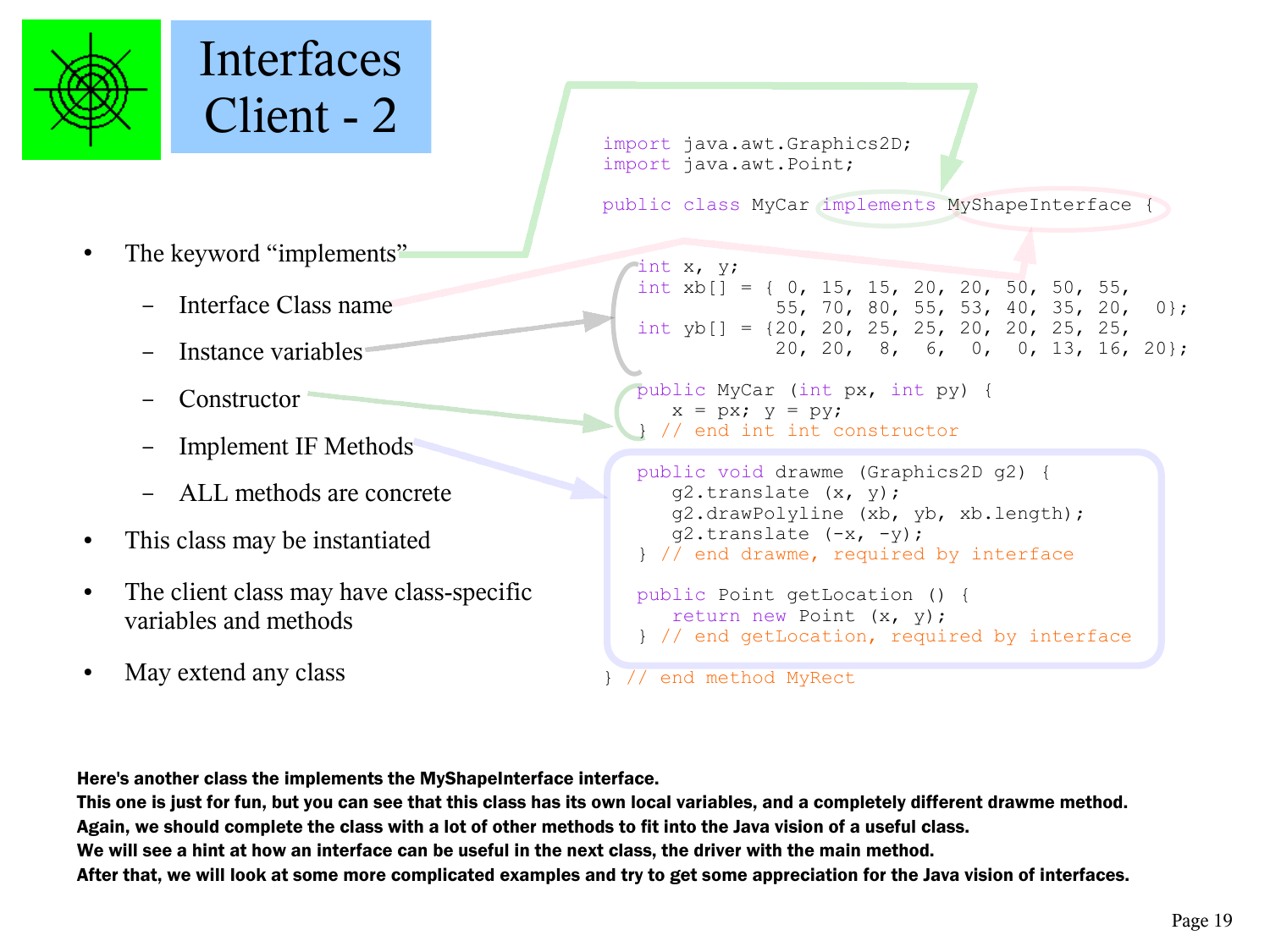

#### Interfaces Availer\*

- Program uses an interface
	- Interface array variable
	- Instantiate concrete classes
	- Loop over array
	- Use IF Methods
- Graphics and main stuff

Here is a class that tests the classes created so far. This is a fairly interesting use of an interface.

Interface Features:

- > The type of the array ma is an interface.
- > The elements of the array only implement the interface.
- > The classes of the elements of the array don't extend any particular class.
- > The type of mc is also an interface
- > The compiler accepts drawme through the interface

Graphics issues:

The class creates a window and draws cars and a box. The paint method is used to connect to Jframe.

The super call and the cast are details for another presentation. The serialVersion is because JFrame implements Serializable.

```
import javax.swing.JFrame;
import java.awt.Graphics;
import java.awt.Graphics2D;
import java.awt.Color;
public class MyMain extends JFrame {
   static final long serialVersionUID =
                       -456088894995242130L;
   MyShapeInterface \lceil \rceil ma = \{\text{new MyRect } (50, 225, 300, 7) \right) new MyCar ( 75, 200),
                               new MyCar (250, 200)};
    public void paint (Graphics g) {
      super.paint(q);
      Graphics2D q2 = (Graphics2D) q;
       for (MyShapeInterface mc : ma) 
         mc.drawme (g2);
    } // end standard paint
    public static void main (String args []) {
      MyMain mm = new MyMain ();
      mm.setDefaultCloseOperation (JFrame.EXIT ON CLOSE);
       mm.getContentPane().setBackground (Color.green);
       mm.setTitle ("The Application");
       mm.setSize (400,400);
       mm.setVisible(true);
    } // end main
```

```
} // end class MyMain
```
\* - Availer is not standard notation, but the user of an interface system (interface/client/server) Deserves its own name.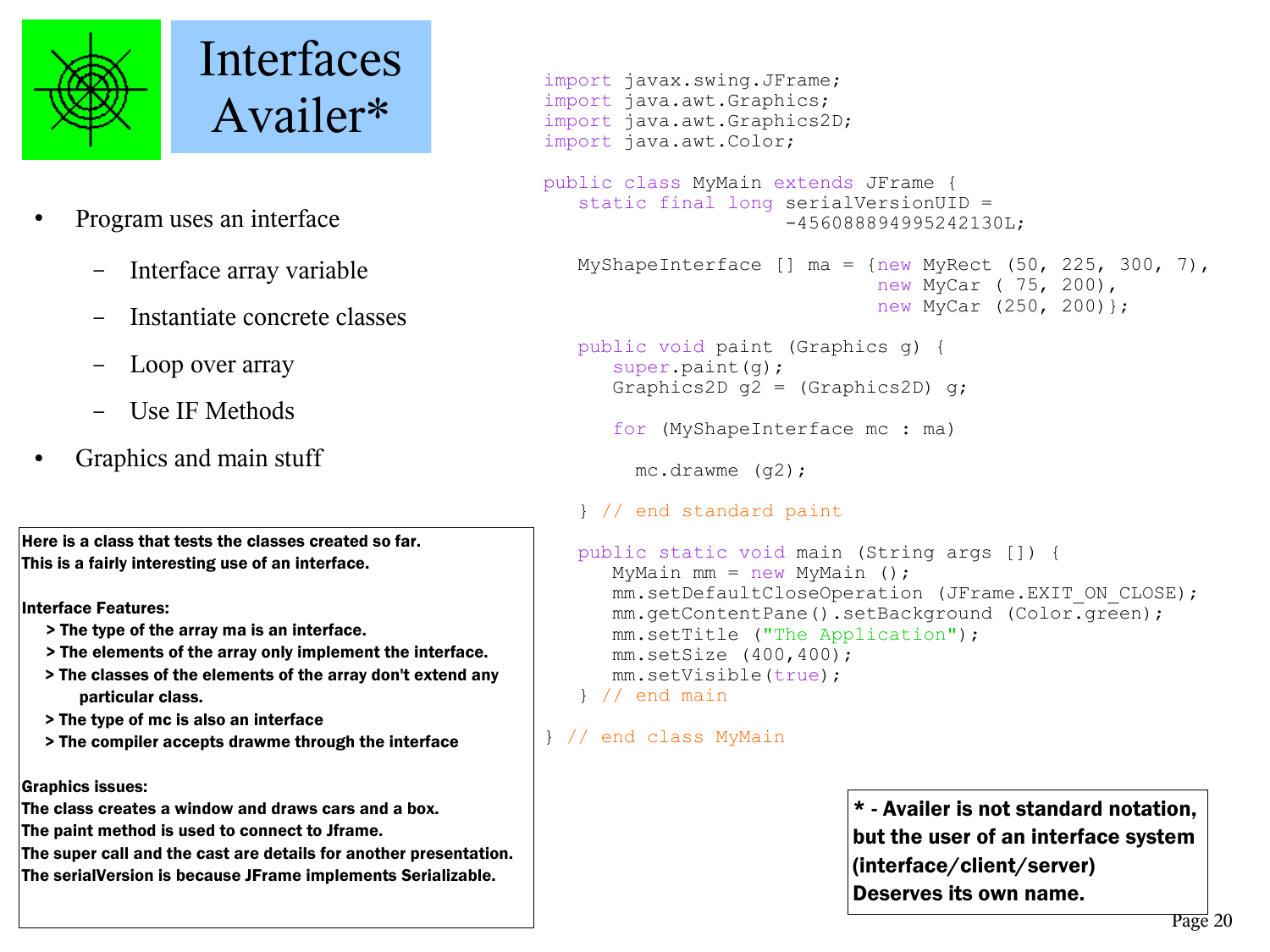

### Interfaces Availer

- Program uses an interface
	- Interface array variable
	- Instantiate concrete classes
	- Loop over array
	- Use IF Methods
- Graphics and main stuff

| The Application |  |
|-----------------|--|
|                 |  |

```
import javax.swing.JFrame;
import java.awt.Graphics;
import java.awt.Graphics2D;
import java.awt.Color;
public class MyMain extends JFrame {
    static final long serialVersionUID =
                       -456088894995242130L;
   MyShapeInterface [] ma = {new_M} MyRect (10, 75, 200, 7),
                               new MyCar ( 20, 50),
                              new MyCar (120, 50) };
    public void paint (Graphics g) {
       super.paint(g);
      Graphics2D q2 = (Graphics2D) q;
       for (MyShapeInterface mc : ma) 
         mc.drawme (g2);
    } // end standard paint
    public static void main (String args []) {
      MyMain mm = new MyMain ();
      mm.setDefaultCloseOperation (JFrame.EXIT ON CLOSE);
       mm.getContentPane().setBackground (Color.green);
       mm.setTitle ("The Application");
       mm.setSize (250, 100);
       mm.setVisible(true);
    } // end main
```
} // end class MyMain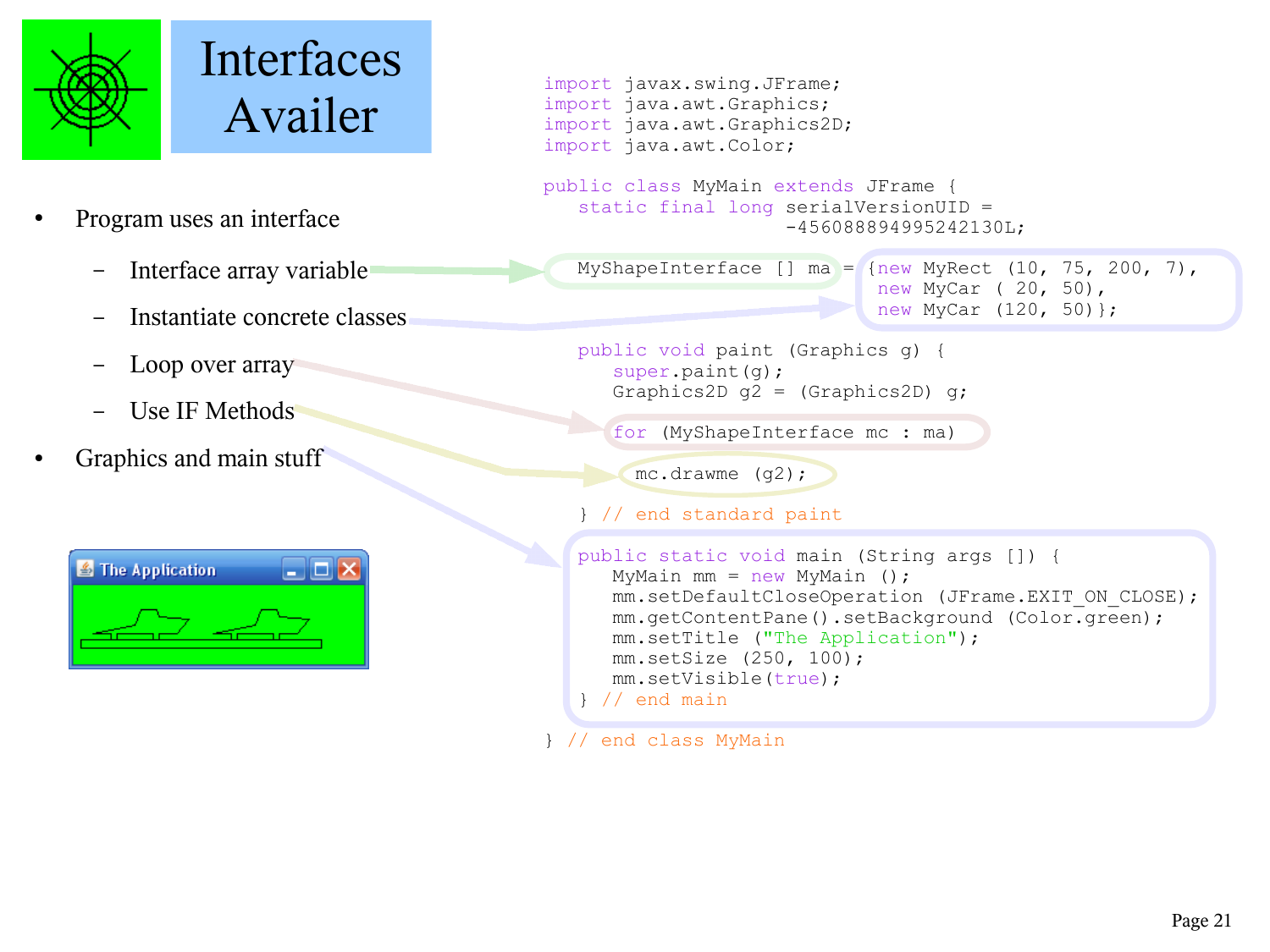

 $\triangle$  The Application

 $\Box$ o $\times$ 

```
import javax.swing.JFrame;
import java.awt.Graphics;
import java.awt.Graphics2D;
import java.awt.Color;
public class MyMain extends JFrame {
   static final long serialVersionUID =
                      -456088894995242130L;
   MyShapeInterface [] ma = {new MyRect (10, 75, 200, 7),
                               new MyCar ( 20, 50),
                             l new MyCar (120, 50);
    public void paint (Graphics g) {
       super.paint(g);
      Graphics2D q2 = (Graphics2D) q;
       for (MyShapeInterface mc : ma) 
         mc.drawme (g2);
    } // end standard paint
    public static void main (String args []) {
      MyMain mm = new MyMain ();
      mm.setDefaultCloseOperation (JFrame.EXIT ON CLOSE);
       mm.getContentPane().setBackground (Color.green);
       mm.setTitle ("The Application");
       mm.setSize (250, 100);
       mm.setVisible(true);
    } // end main
```
} // end class MyMain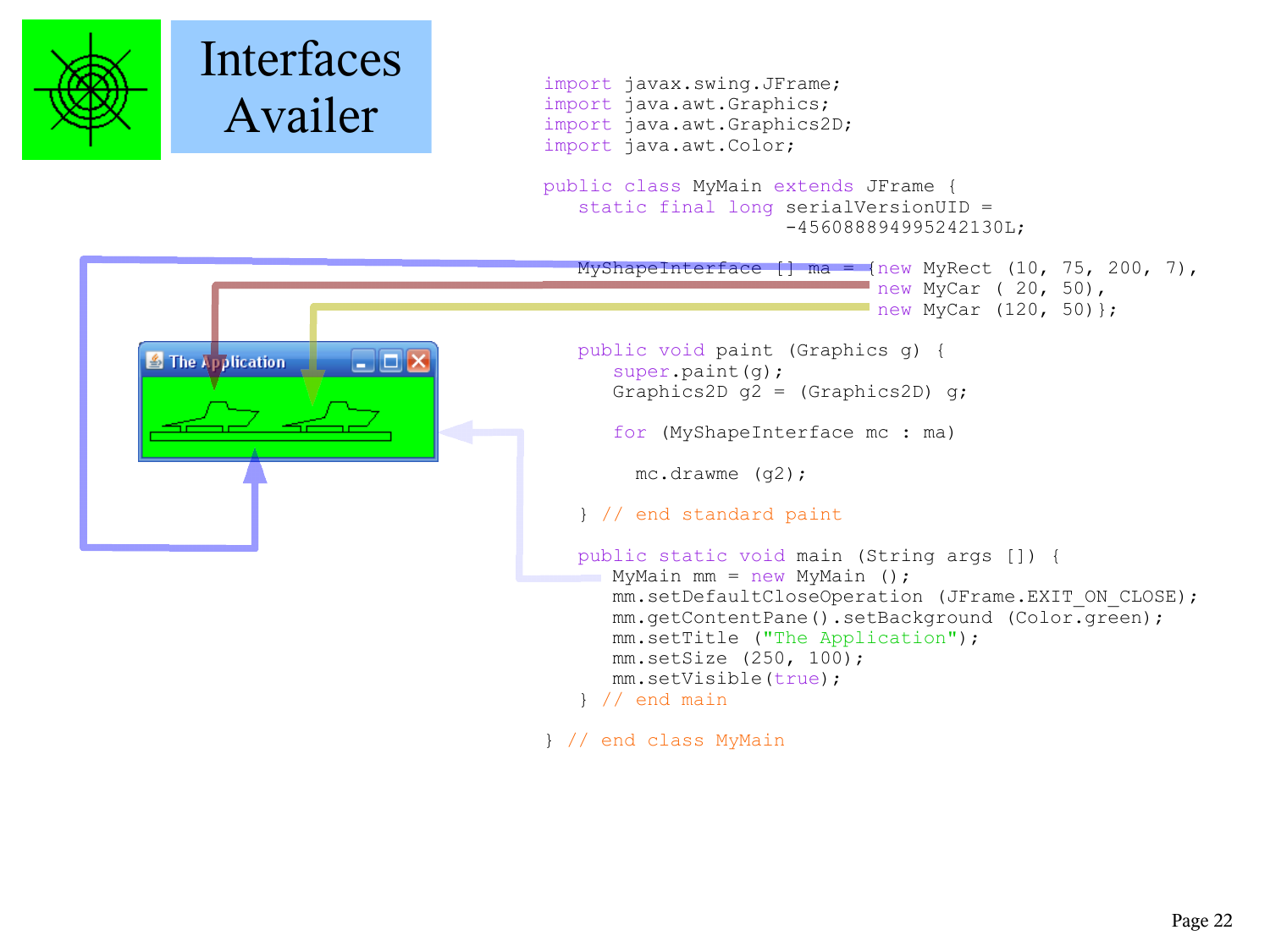

# Common Interfaces with Examples

- Events EventListener, ActionListener
- Collections Collection, List, Queue, Iterable \*
- Order Comparable, Comparator  $*$
- $I/O 6$  Serializable  $**$
- Threads Runnable \*\*
- \* Part 2
- \*\* Part 3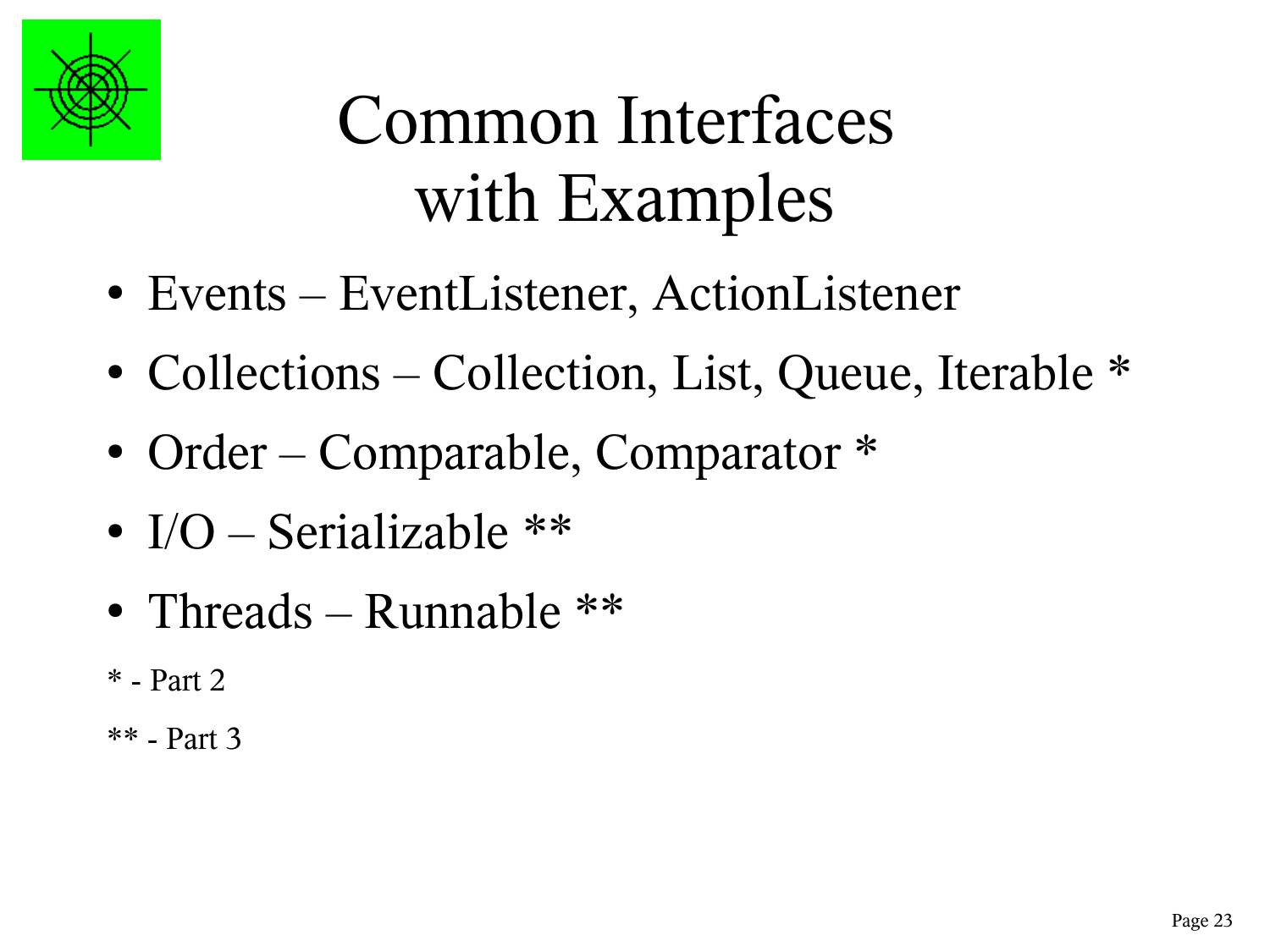

### Events Example – 1a

This example shows a GUI implementing an interface, and using the connecting the interface method.

This class will put up 3 buttons, and when a button is pressed, it will bring up a message with details of the event. See next slide for the display.

The next few slides will point out a few of the more interesting features of this program.

```
import javax.swing.JFrame;
import javax.swing.JButton;
import javax.swing.JOptionPane;
import java.awt.FlowLayout;
import java.awt.Color;
import java.awt.event.ActionEvent;
import java.awt.event.ActionListener;
```

```
public class MyMainB extends JFrame
        implements ActionListener {
```

```
 JButton [] bt = 
    {new JButton ("one"),
    new JButton ("two"),
    new JButton ("three") };
```

```
MyMainB mm = new MyMainB ();
```

```
mm.setDefaultCloseOperation (JFrame.EXIT ON CLOSE);
mm.\text{getContentPlane}).setBackground (Color.yellow);
 mm.setLayout (new FlowLayout ());
 mm.setTitle ("The Button Application");
 mm.setSize (400,100);
```

```
 mm.add (mm.bt[0]);
 mm.add (mm.bt[1]);
 mm.add (mm.bt[2]);
```

```
 mm.bt[0].addActionListener (mm);
 mm.bt[1].addActionListener (mm);
 mm.bt[2].addActionListener (mm);
```

```
 mm.setVisible(true);
 } // end main
```

```
 public void actionPerformed (ActionEvent e) {
    JOptionPane.showMessageDialog ( null,
       "You pressed:\n\n" + 
          e.toString().replace(', ', ', \ln'),
       "The Answer", JOptionPane.INFORMATION_MESSAGE);
 } // end method actionPerformed
```

```
static final long serialVersionUID =
                   -7353858170081248L;
```

```
} // end class MyMain
```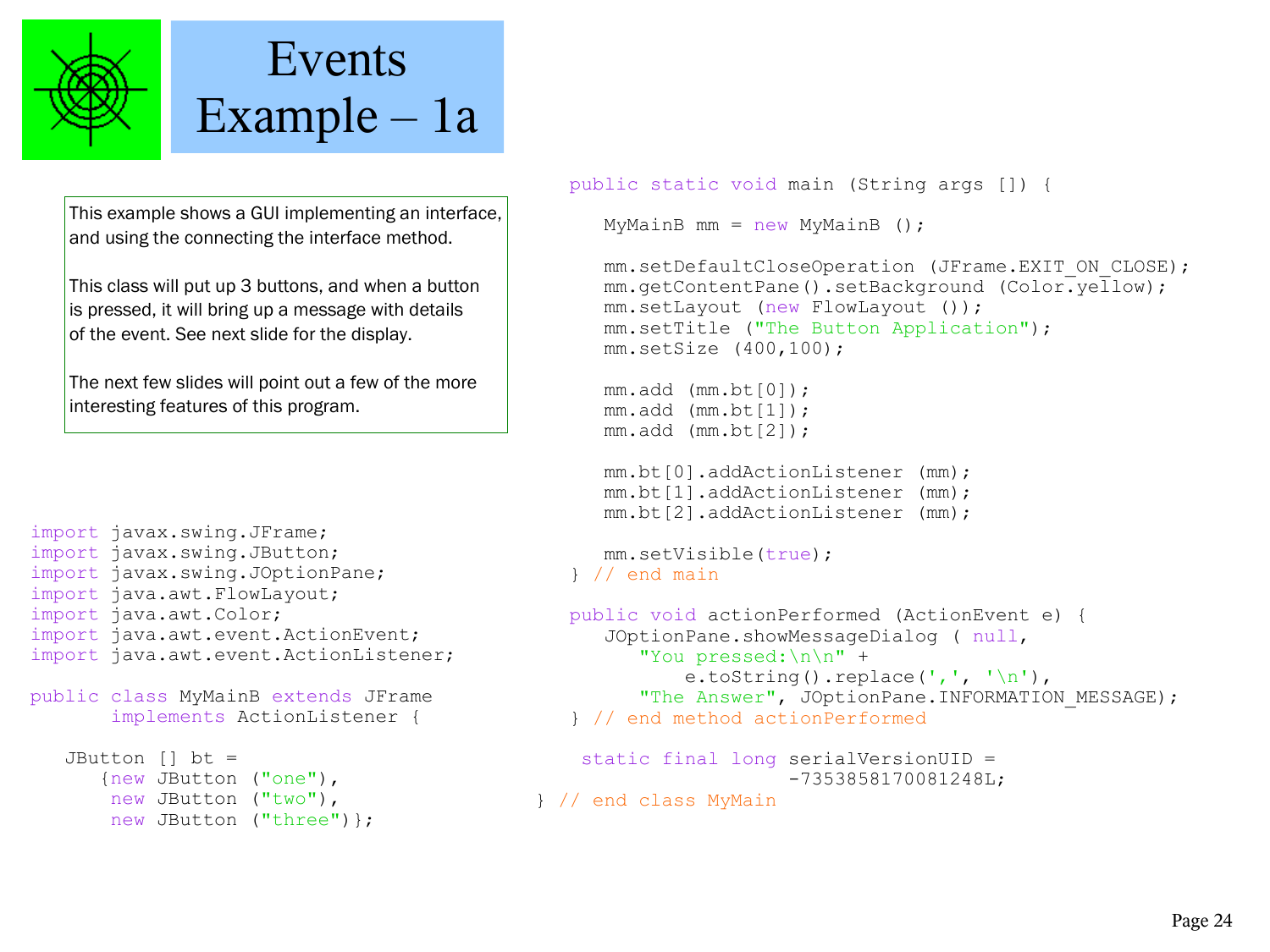

| The Button Application |     |     |       |  |
|------------------------|-----|-----|-------|--|
|                        | one | two | three |  |
|                        |     |     |       |  |

This section imports the relevant classes:

- > 3 from swing
- > 2 display (FlowLayout and Color)
- > 2 related to the event handling interface

```
import javax.swing.JFrame;
import javax.swing.JButton;
import javax.swing.JOptionPane;
import java.awt.FlowLayout;
import java.awt.Color;
import java.awt.event.ActionEvent;
import java.awt.event.ActionListener;
```

```
public class MyMainB extends JFrame
        implements ActionListener {
```

```
 JButton [] bt = 
    {new JButton ("one"),
     new JButton ("two"),
    new JButton ("three") };
```

```
MyMainB mm = new MyMainB ();
```

```
mm.setDefaultCloseOperation (JFrame.EXIT ON CLOSE);
mm.\text{getContentPlane}).setBackground (Color.yellow);
 mm.setLayout (new FlowLayout ());
 mm.setTitle ("The Button Application");
 mm.setSize (400,100);
```

```
 mm.add (mm.bt[0]);
 mm.add (mm.bt[1]);
 mm.add (mm.bt[2]);
```

```
 mm.bt[0].addActionListener (mm);
 mm.bt[1].addActionListener (mm);
```

```
 mm.bt[2].addActionListener (mm);
```

```
 mm.setVisible(true);
 } // end main
```

```
 public void actionPerformed (ActionEvent e) {
    JOptionPane.showMessageDialog ( null,
       "You pressed:\n\n" + 
          e.toString().replace(', ', ', \ln'),
       "The Answer", JOptionPane.INFORMATION_MESSAGE);
 } // end method actionPerformed
```

```
static final long serialVersionUID =
                   -7353858170081248L;
```

```
} // end class MyMain
```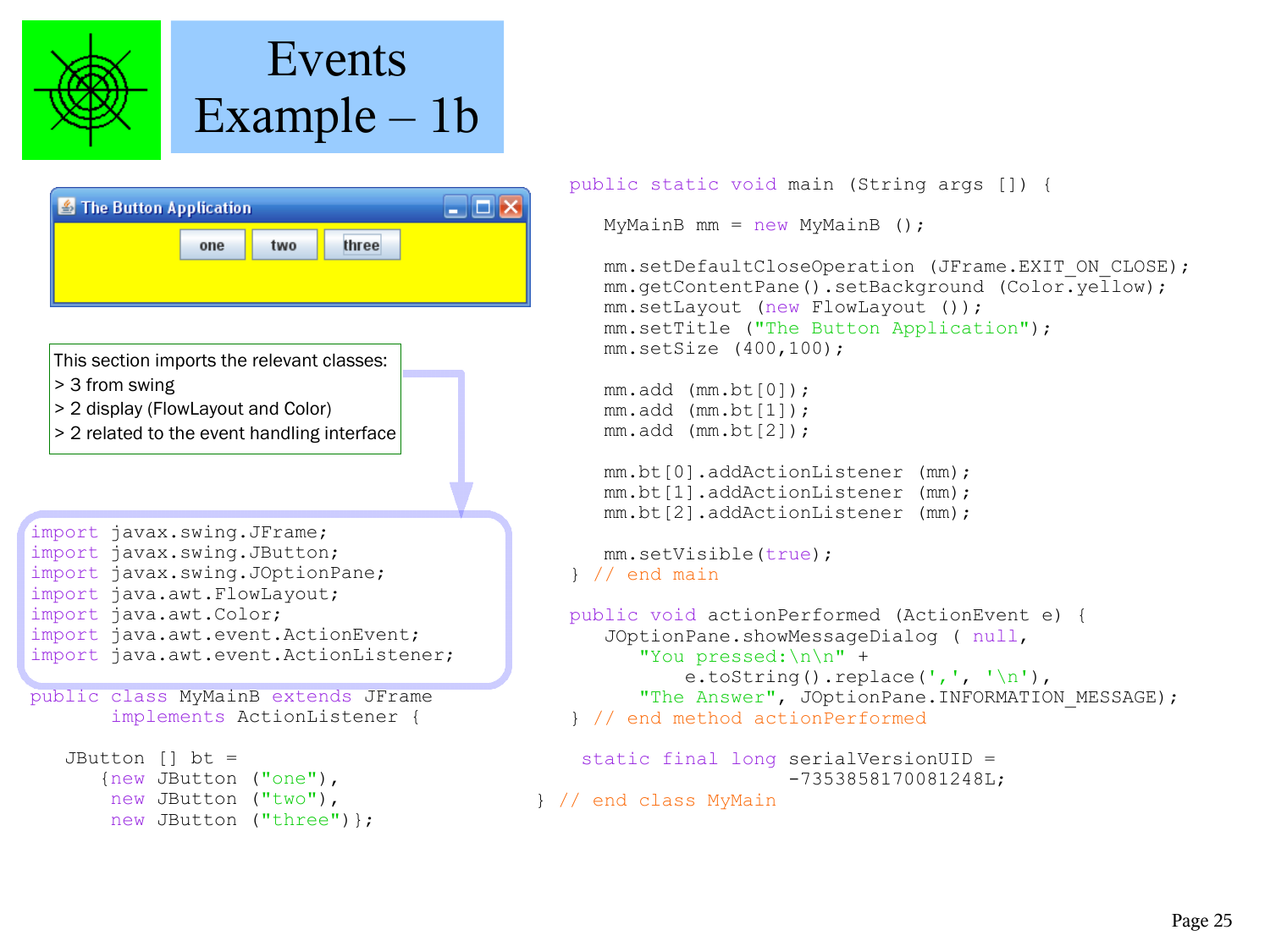

۹

### Events Example – 1c

The declaration of the class extends Jframe so it can be drawn by the JVM, and implements the interface ActionListener.

The imlementation is what allows this class to react to button presses, as will be explained shortly.

```
import javax.swing.JFrame;
import javax.swing.JButton;
import javax.swing.JOptionPane;
import java.awt.FlowLayout;
import java.awt.Color;
import java.awt.event.ActionEvent;
import java.awt.event.ActionListener;
```

```
public class MyMainB extends JFrame
        implements ActionListener {
```

```
 JButton [] bt = 
    {new JButton ("one"),
     new JButton ("two"),
    new JButton ("three") };
```

```
MyMainB mm = new MyMainB ();
```

```
mm.setDefaultCloseOperation (JFrame.EXIT ON CLOSE);
 mm.getContentPane().setBackground (Color.yellow);
 mm.setLayout (new FlowLayout ());
 mm.setTitle ("The Button Application");
 mm.setSize (400,100);
```

```
 mm.add (mm.bt[0]);
 mm.add (mm.bt[1]);
 mm.add (mm.bt[2]);
```

```
 mm.bt[0].addActionListener (mm);
 mm.bt[1].addActionListener (mm);
 mm.bt[2].addActionListener (mm);
```

```
 mm.setVisible(true);
 } // end main
```

```
 public void actionPerformed (ActionEvent e) {
    JOptionPane.showMessageDialog ( null,
       "You pressed:\n\n" + 
          e.toString().replace(', ', ', \ln'),
       "The Answer", JOptionPane.INFORMATION_MESSAGE);
 } // end method actionPerformed
```

```
 static final long serialVersionUID =
                   -7353858170081248L;
```

```
} // end class MyMain
```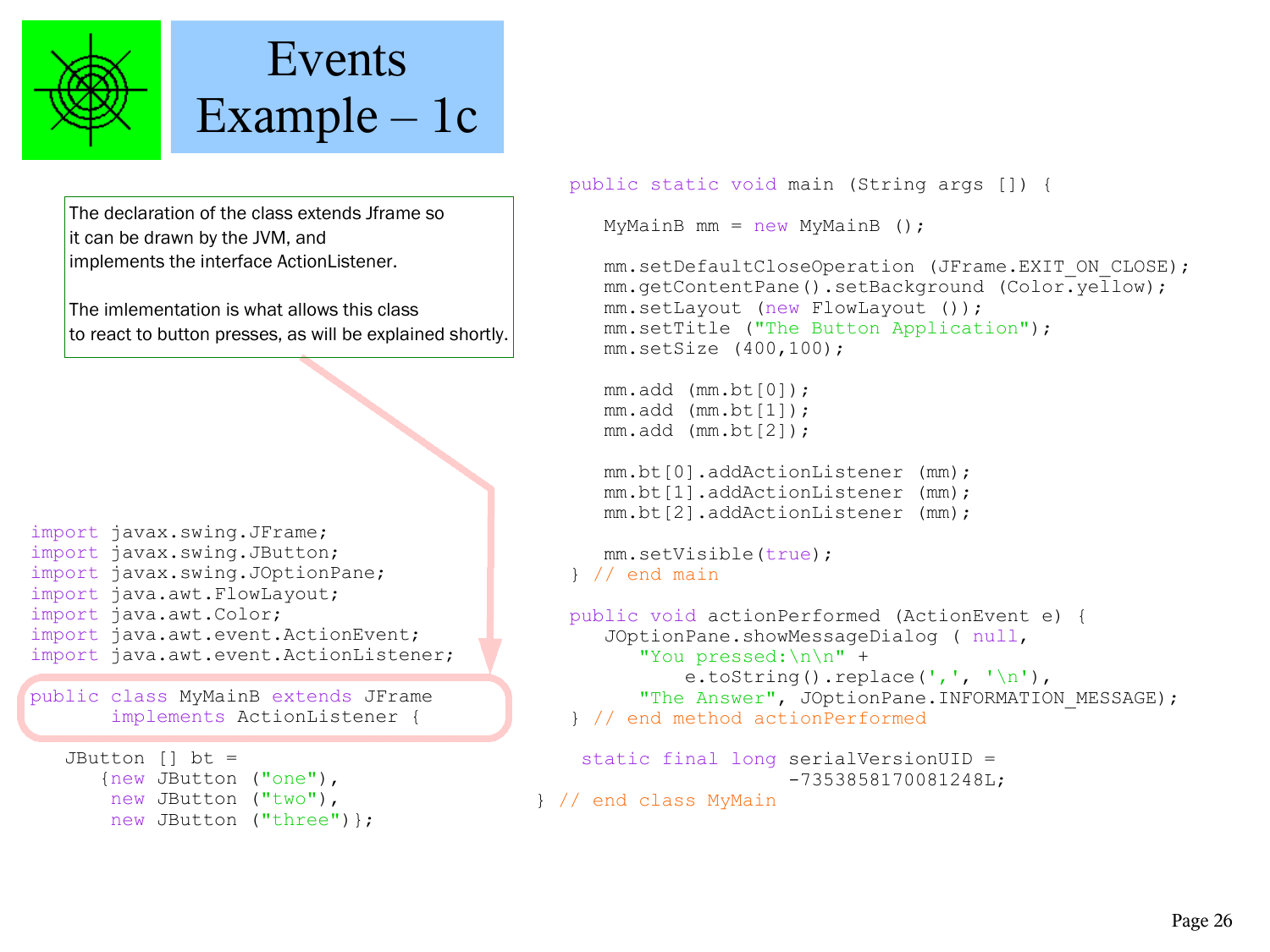

### Events Example – 1d

This next part declares an array of buttons, and instatiates each of them.

It is worth noting what this section DOES NOT do:  $\geq$  it does not put the buttons into any display

> it does not make the buttons active

```
import javax.swing.JFrame;
import javax.swing.JButton;
import javax.swing.JOptionPane;
import java.awt.FlowLayout;
import java.awt.Color;
import java.awt.event.ActionEvent;
import java.awt.event.ActionListener;
```
public class MyMainB extends JFrame implements ActionListener {

```
 JButton [] bt = 
    {new JButton ("one"),
     new JButton ("two"),
    new JButton ("three") };
```

```
MyMainB mm = new MyMainB ();
```

```
mm.setDefaultCloseOperation (JFrame.EXIT ON CLOSE);
 mm.getContentPane().setBackground (Color.yellow);
 mm.setLayout (new FlowLayout ());
 mm.setTitle ("The Button Application");
 mm.setSize (400,100);
```

```
 mm.add (mm.bt[0]);
 mm.add (mm.bt[1]);
 mm.add (mm.bt[2]);
```

```
 mm.bt[0].addActionListener (mm);
 mm.bt[1].addActionListener (mm);
 mm.bt[2].addActionListener (mm);
```

```
 mm.setVisible(true);
 } // end main
```

```
 public void actionPerformed (ActionEvent e) {
    JOptionPane.showMessageDialog ( null,
       "You pressed:\n\n" + 
          e.toString().replace(', ', ', \ln'),
       "The Answer", JOptionPane.INFORMATION_MESSAGE);
 } // end method actionPerformed
```

```
 static final long serialVersionUID =
                   -7353858170081248L;
```

```
} // end class MyMain
```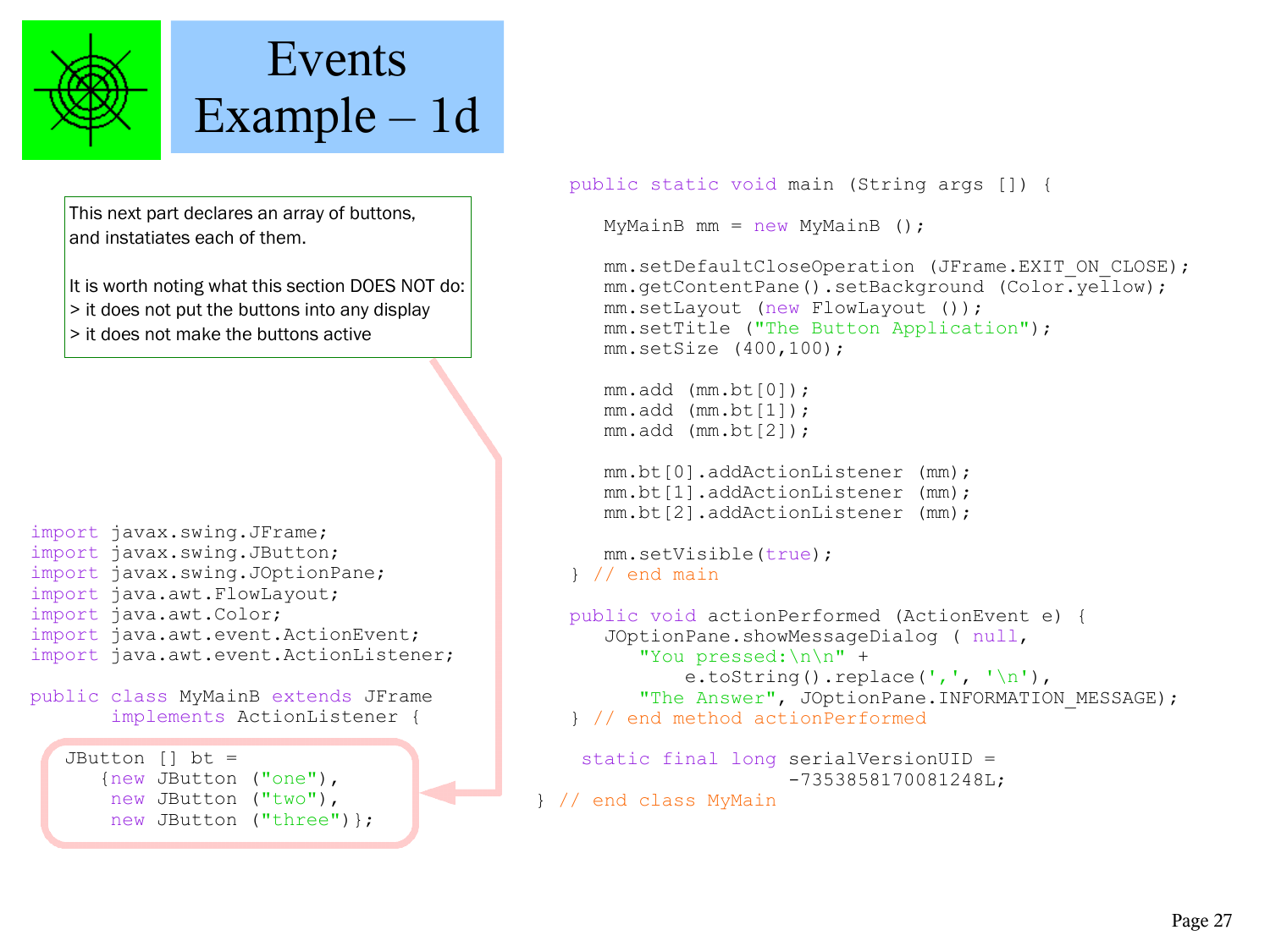

## Events Example – 1e

|                                                                | public static void main (String args []) {                       |  |
|----------------------------------------------------------------|------------------------------------------------------------------|--|
|                                                                |                                                                  |  |
| The methods:                                                   | MyMainB mm = new MyMainB $()$ ;                                  |  |
| > main - public static void                                    | mm.setDefaultCloseOperation (JFrame.EXIT ON CLOSE);              |  |
|                                                                | mm.getContentPane().setBackground (Color.yellow);                |  |
| > actionPerformed - public void                                | mm.setLayout (new FlowLayout ());                                |  |
| THIS is the method specified by the interface                  | mm.setTitle ("The Button Application");<br>mm.setSize (400,100); |  |
|                                                                | mm.add (mm.bt[0]);                                               |  |
|                                                                | mm.add (mm.bt[1]);                                               |  |
|                                                                | $mm.add (mm.bt[2])$ ;                                            |  |
|                                                                | mm.bt[0].addActionListener (mm);                                 |  |
|                                                                | mm.bt[1].addActionListener (mm);                                 |  |
|                                                                | mm.bt[2].addActionListener (mm);                                 |  |
| import javax.swing.JFrame;                                     |                                                                  |  |
| import javax.swing.JButton;                                    | mm.setVisible(true);                                             |  |
| import javax.swing.JOptionPane;<br>import java.awt.FlowLayout; | $\frac{1}{2}$ // end main                                        |  |
| import java.awt.Color;                                         | public void actionPerformed (ActionEvent e) {                    |  |
| import java.awt.event.ActionEvent;                             | JOptionPane.showMessageDialog ( null,                            |  |
| import java.awt.event.ActionListener;                          | "You pressed: $\ln \ln$ " +                                      |  |
|                                                                | e.toString().replace(',', '\n'),                                 |  |
| public class MyMainB extends JFrame                            | "The Answer", JOptionPane. INFORMATION MESSAGE);                 |  |
| implements ActionListener {                                    | } // end method actionPerformed                                  |  |
| JButton $\lceil \cdot \rceil$ bt =                             | static final long serialVersionUID =                             |  |
| {new JButton ("one"),                                          | $-7353858170081248L;$                                            |  |
| new JButton ("two"),<br>new JButton ("three") };               | } // end class MyMain                                            |  |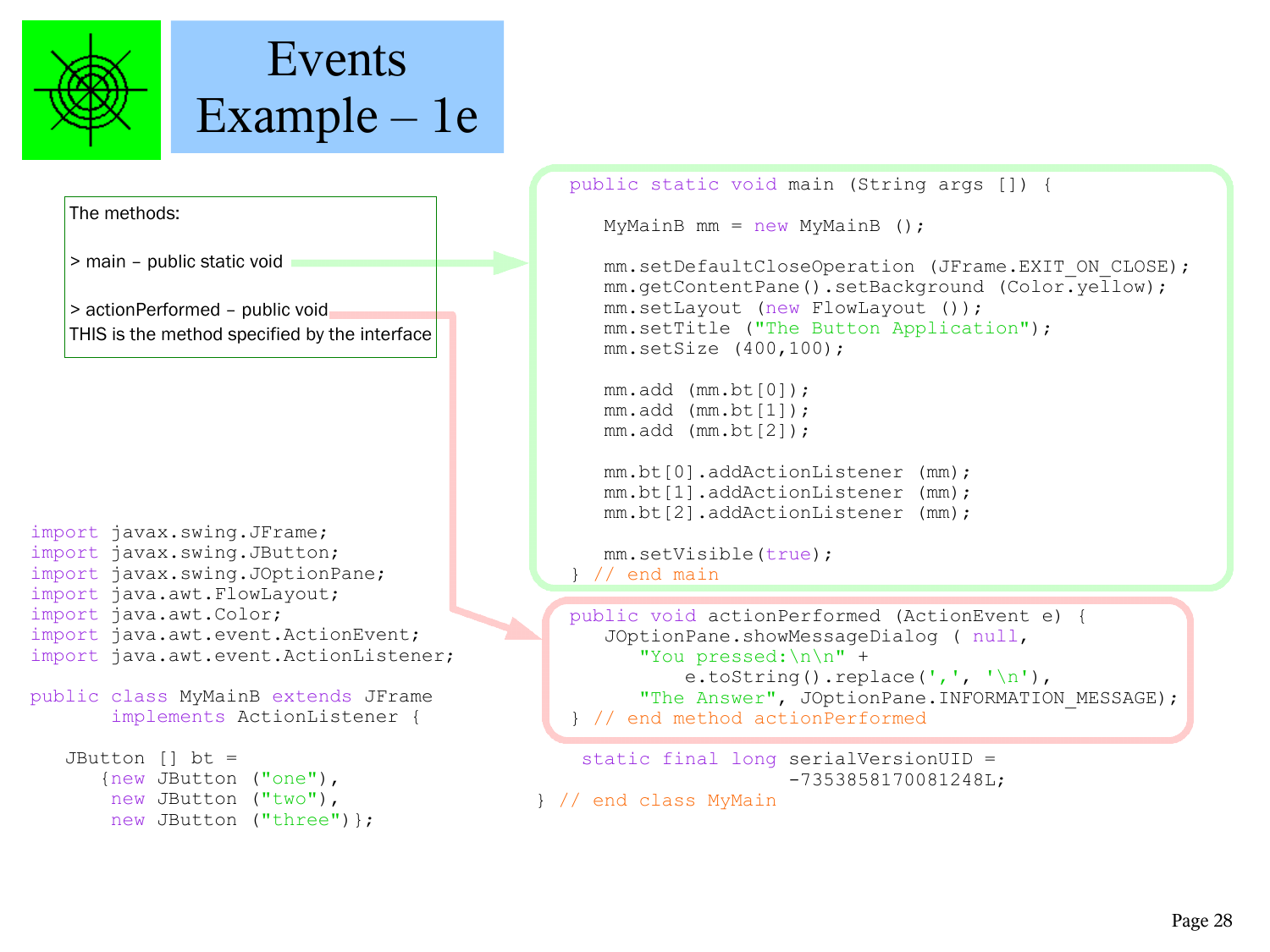

### Events Example – 1f

In the main method

Setting up the GUI environment

Adding the buttons to the display

Connecting the buttons to the event handling mechanism of the Java Virtual Machine. That mechanism has a data structure of objects that implement event handlers, as MyMainB does, and when an event happens, it calls the actionPerformed method. Here, all the buttons do the same thing.

```
import javax.swing.JFrame;
import javax.swing.JButton;
import javax.swing.JOptionPane;
import java.awt.FlowLayout;
import java.awt.Color;
import java.awt.event.ActionEvent;
import java.awt.event.ActionListener;
```

```
public class MyMainB extends JFrame
        implements ActionListener {
```

```
 JButton [] bt = 
    {new JButton ("one"),
     new JButton ("two"),
    new JButton ("three") };
```

```
MyMainB mm = new MyMainB ();
```

```
mm.setDefaultCloseOperation (JFrame.EXIT ON CLOSE);
 mm.getContentPane().setBackground (Color.yellow);
 mm.setLayout (new FlowLayout ());
 mm.setTitle ("The Button Application");
 mm.setSize (400,100);
```

```
 mm.add (mm.bt[0]);
 mm.add (mm.bt[1]);
 mm.add (mm.bt[2]);
```

```
 mm.bt[0].addActionListener (mm);
 mm.bt[1].addActionListener (mm);
 mm.bt[2].addActionListener (mm);
```

```
 mm.setVisible(true);
 } // end main
```

```
 public void actionPerformed (ActionEvent e) {
    JOptionPane.showMessageDialog ( null,
       "You pressed:\n\n" + 
          e.toString().replace(', ', ', \ln'),
      "The Answer", JOptionPane.INFORMATION MESSAGE);
 } // end method actionPerformed
```

```
 static final long serialVersionUID =
                   -7353858170081248L;
```

```
} // end class MyMain
```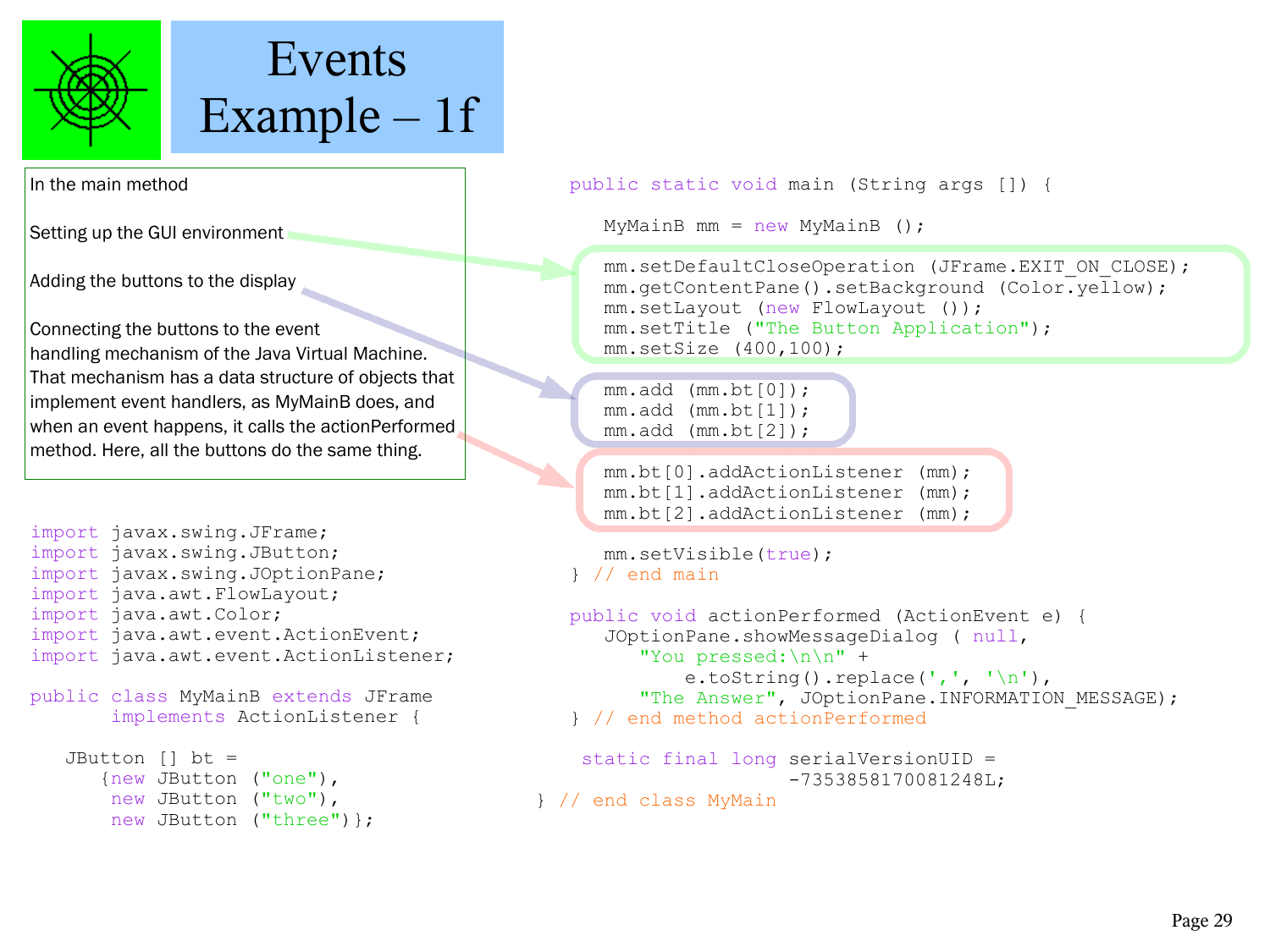

In the actionPerformed method

When one of the three buttons is pressed, an event is generated and the JVM determines, through the registered listeners, that this class has a method that should be called. That method, actionPerformed, is known because it is an interface method.

In this case, the code just displays a message box with a toString representation of the event. This is a pretty involved display. The next examples will explore customizing the response to the buttons.

```
import javax.swing.JFrame;
import javax.swing.JButton;
import javax.swing.JOptionPane;
import java.awt.FlowLayout;
import java.awt.Color;
import java.awt.event.ActionEvent;
import java.awt.event.ActionListener;
```

```
public class MyMainB extends JFrame
        implements ActionListener {
```

```
 JButton [] bt = 
    {new JButton ("one"),
     new JButton ("two"),
    new JButton ("three") };
```

```
 public static void main (String args []) {
```

```
MyMainB mm = new MyMainB ();
```

```
mm.setDefaultCloseOperation (JFrame.EXIT ON CLOSE);
 mm.getContentPane().setBackground (Color.yellow);
 mm.setLayout (new FlowLayout ());
 mm.setTitle ("The Button Application");
 mm.setSize (400,100);
```

```
 mm.add (mm.bt[0]);
 mm.add (mm.bt[1]);
 mm.add (mm.bt[2]);
```

```
 mm.bt[0].addActionListener (mm);
 mm.bt[1].addActionListener (mm);
 mm.bt[2].addActionListener (mm);
```

```
 mm.setVisible(true);
 } // end main
```

```
 public void actionPerformed (ActionEvent e) {
    JOptionPane.showMessageDialog ( null,
       "You pressed:\n\n" + 
          e.toString().replace(', ', ', \ln'),
      "The Answer", JOptionPane.INFORMATION MESSAGE);
 } // end method actionPerformed
```

```
 static final long serialVersionUID =
                    -7353858170081248L;
```

```
} // end class MyMain
```
₹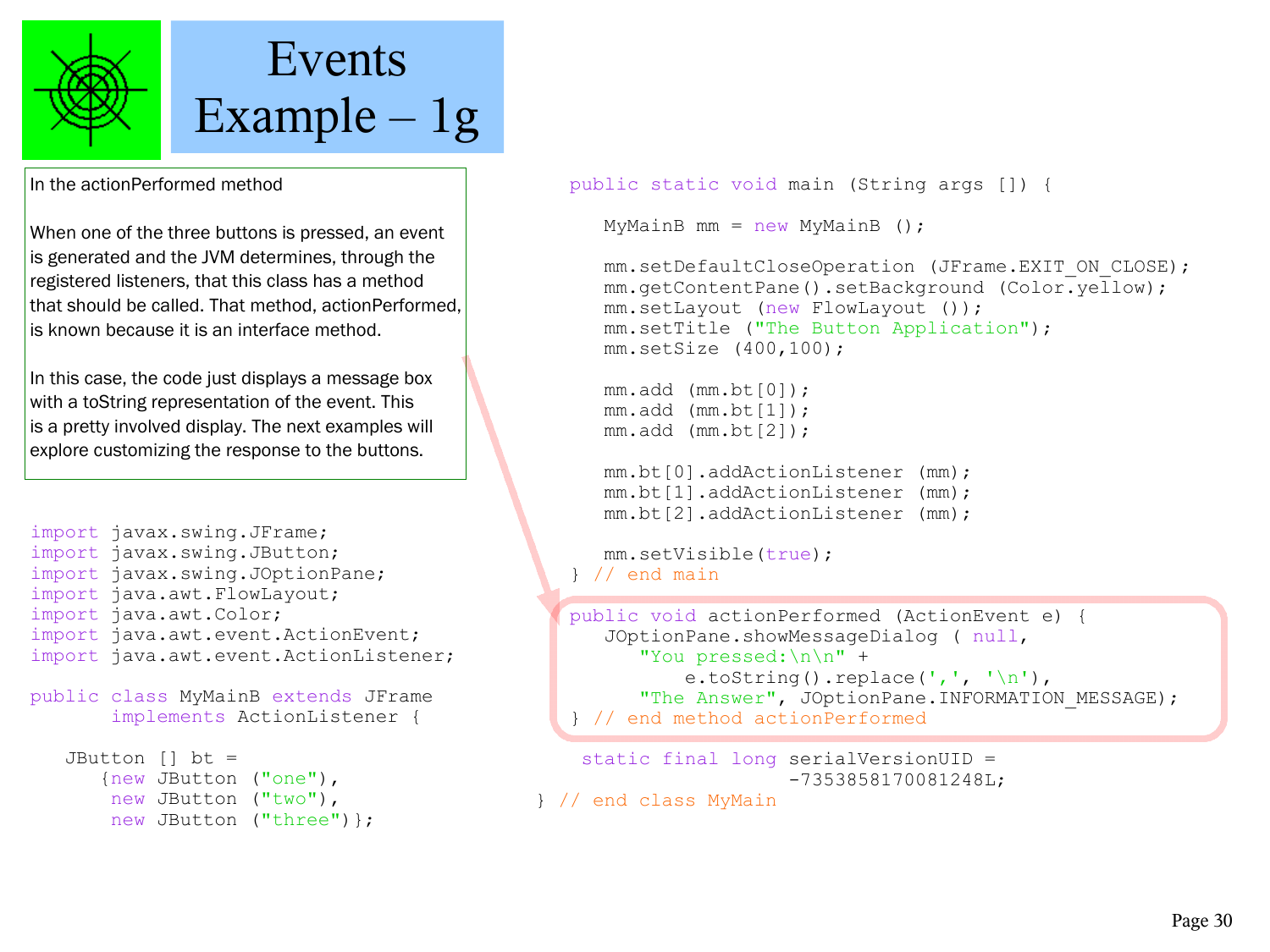

The imports are the same as before, and we are running out of space for code and comments. This is one approach to having the buttons do interesting things.

```
 public static void main (String args []) {
      MyMainC mm = new MyMainC ();
    } // end main
    class MyButtonZero implements ActionListener {
       public void actionPerformed (ActionEvent e) {
         by [0] ++; bt[0].setText ("" + by [0]);
       } // end method actionPerformed
    } // end class MyButtonOne
    class MyButtonOne implements ActionListener {
       public void actionPerformed (ActionEvent e) {
         by [1] ++; bt[1].setText ("" + by [1]);
       } // end method actionPerformed
    } // end class MyButtonOne
    class MyButtonTwo implements ActionListener {
       public void actionPerformed (ActionEvent e) {
         by [0] = 0; bt[0].setText ("" + by[0]);
         bv [1] = 0; bt[1].setText ("" + by[1]);
       } // end method actionPerformed
    } // end class MyButtonOne
     static final long serialVersionUID = 
-7353858170081248L;
} // end class MyMainC
                                       \square\square\timesS The Button Application
```
The code was moved to the constructor to let let the addActionListeners create and reference instances of the inner classes created to handle

Clear

 $17$ 

events from particular buttons.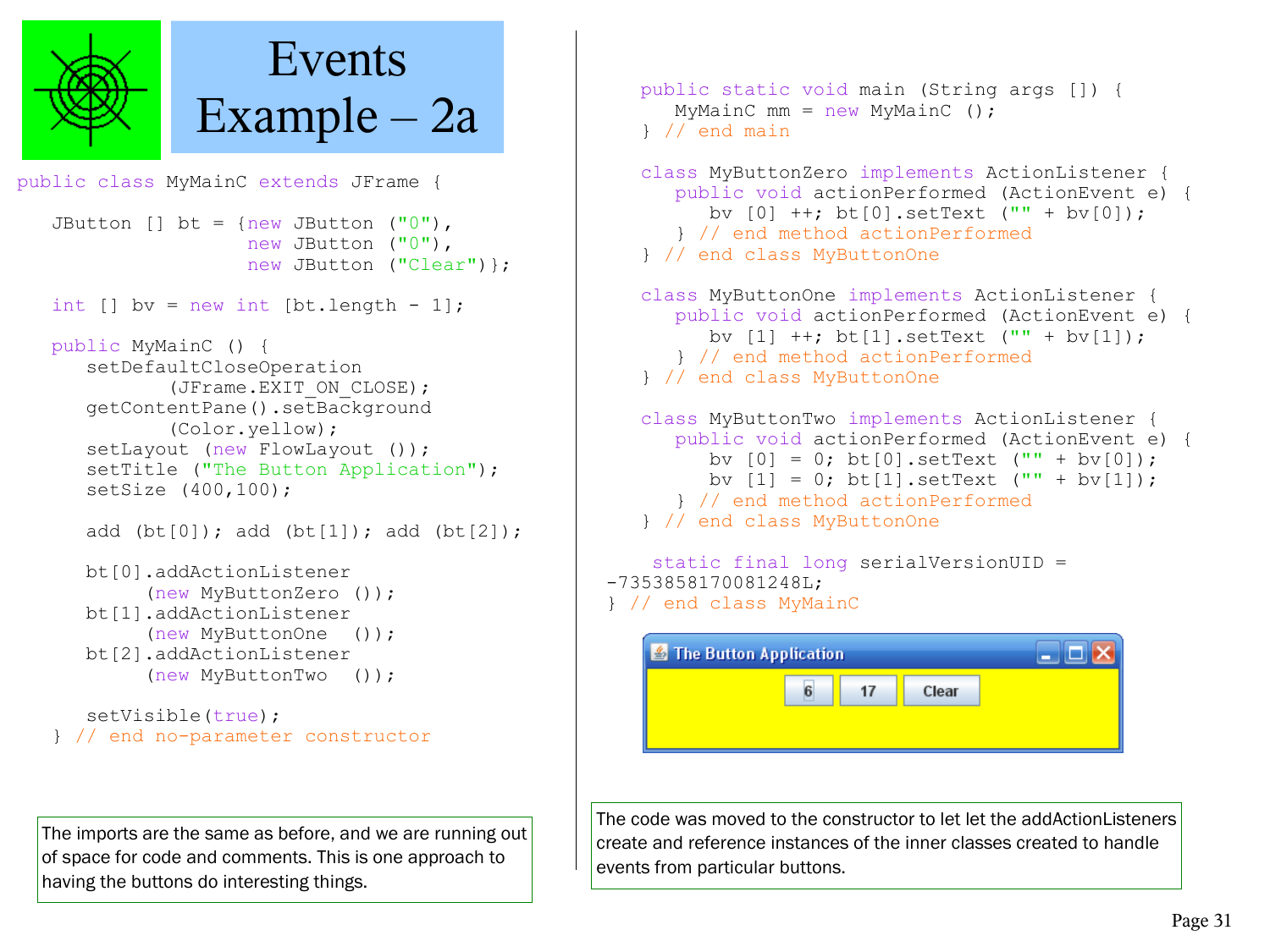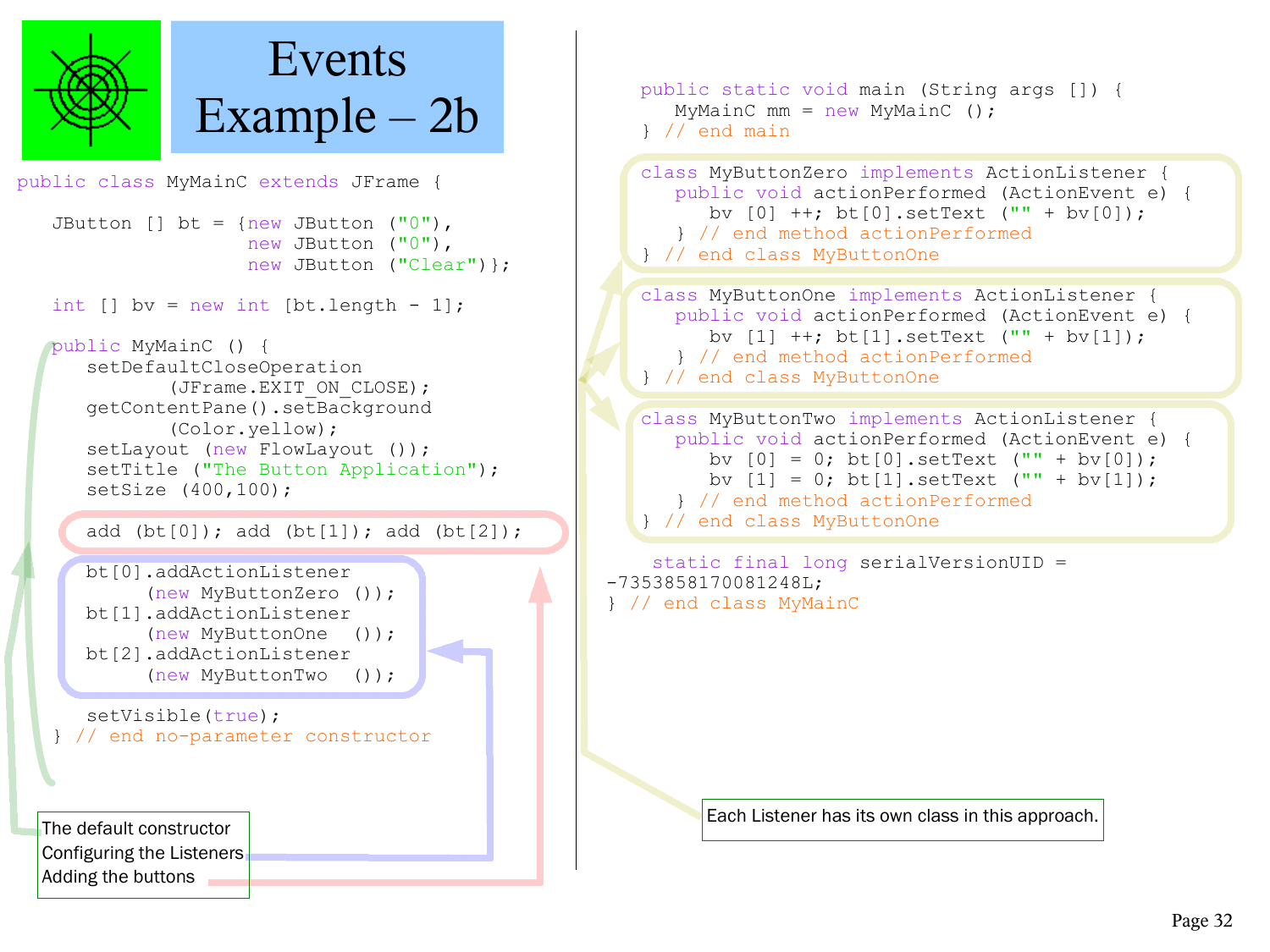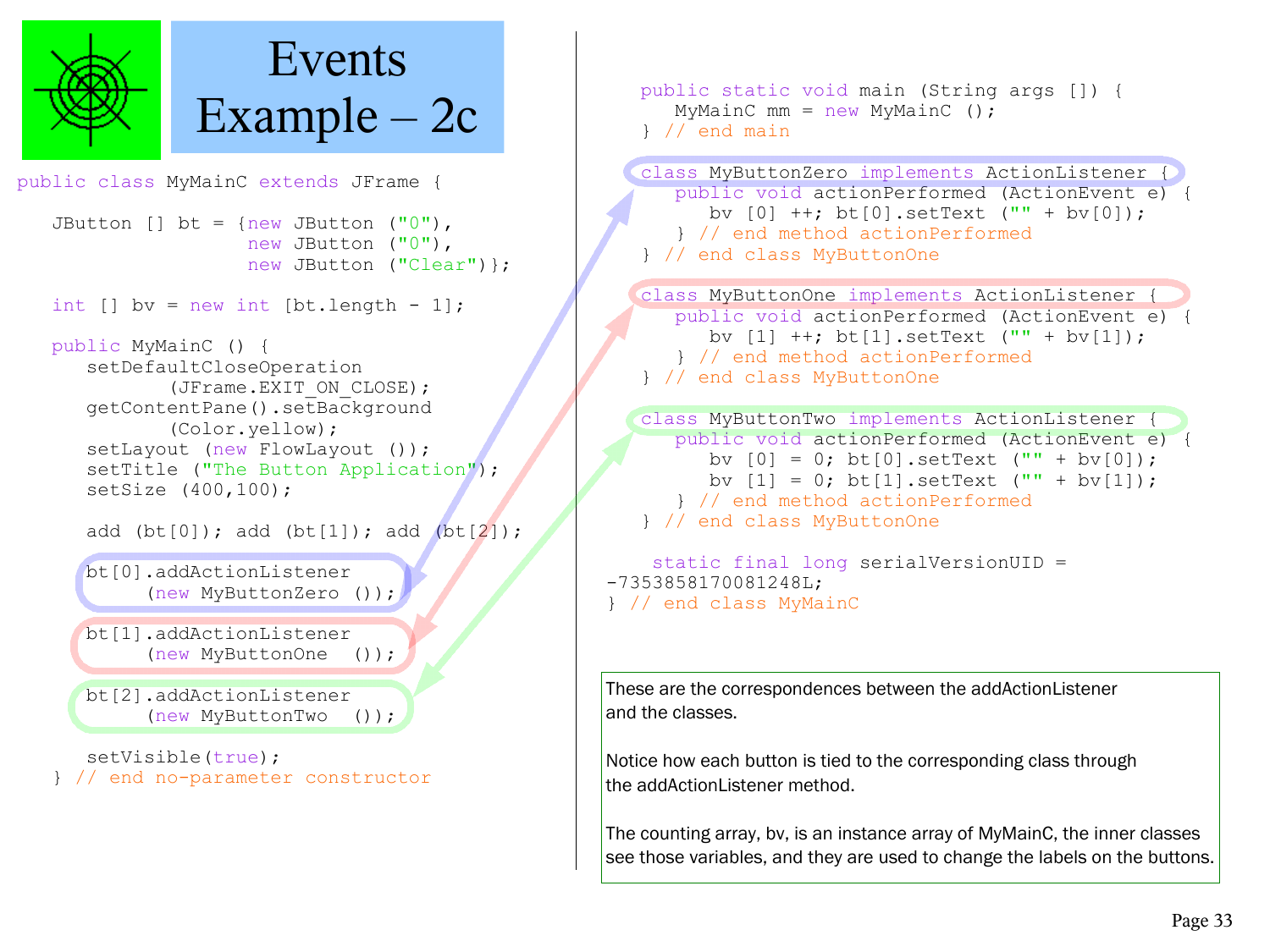

```
import javax.swing.JFrame;
                                        These are the imports 
          class MyJButton extends JButton 
                  implements ActionListener {
              int count = 0:
              public MyJButton () {
                 setText ("0");
                 addActionListener(this);
              } // end no parameter constructor
              public void actionPerformed 
                          (ActionEvent e) {
                 setText ("" + ++count);
               } // end method actionPerformed
             static final long serialVersionUID =
                  5975214558720418398L;
           } // end class MyButtonOne
```

```
import javax.swing.JButton;
import javax.swing.JOptionPane;
import java.awt.FlowLayout;
import java.awt.Color;
import java.awt.event.ActionEvent;
import java.awt.event.ActionListener;
```
require to make this program work. They will not be repeated.

Here is another way to implement the same kind of example - A few buttons in a frame.

In this case, the main method instantiates 2 windows, with 5 buttons each. The 5 buttons come from the instance variable bt – a 5 element array. Notice how simple the main program is!

The constructor accepts the window title and background color as parameters.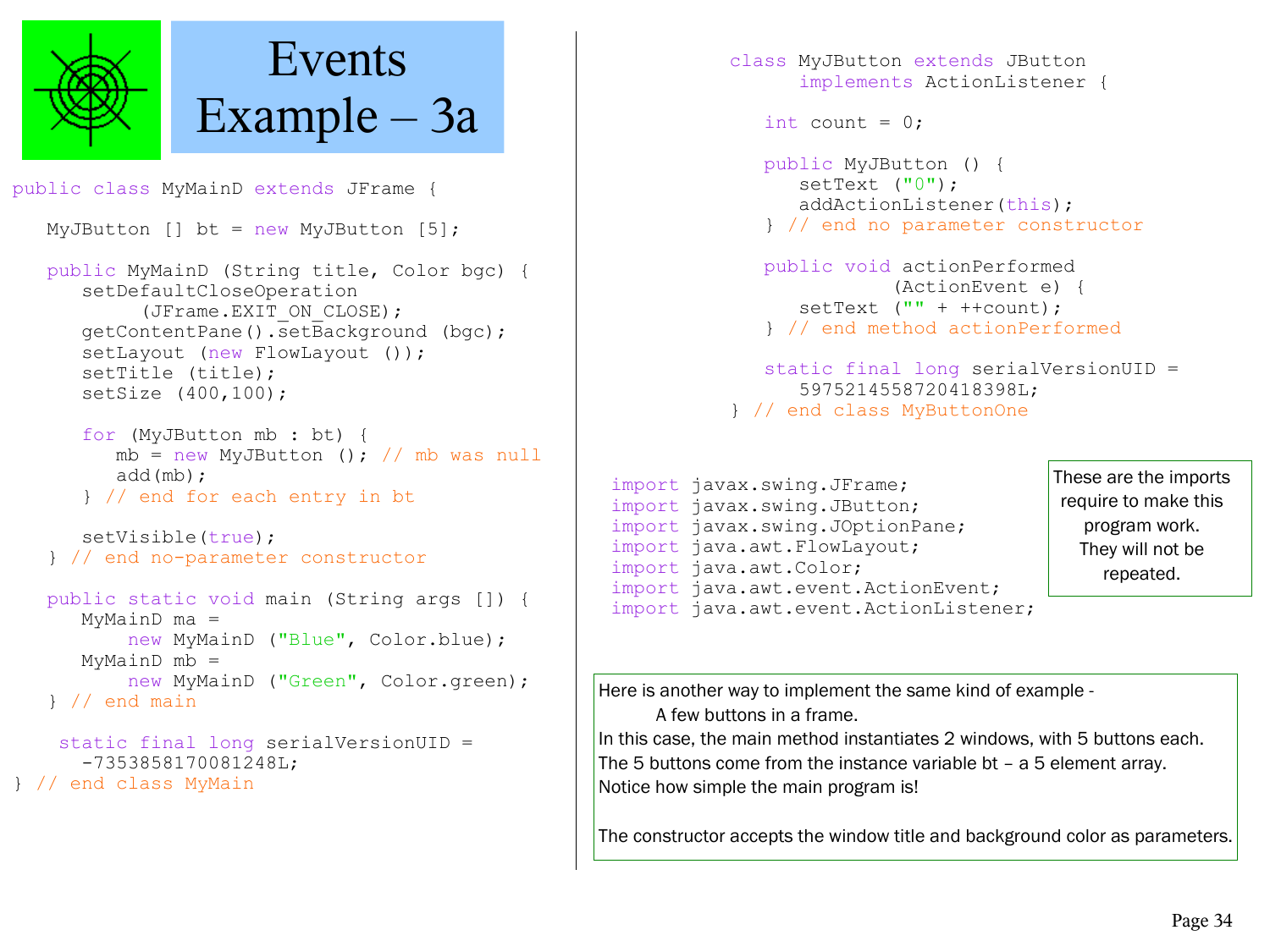

public class MyMainD extends JFrame {

```
MyJButton \lceil \cdot \rceil bt = new MyJButton \lceil 5 \rceil;
```

```
 public MyMainD (String title, Color bgc) {
    setDefaultCloseOperation
        (JFrame.EXIT ON CLOSE);
   setTitle (title);
    getContentPane().setBackground (bgc);
   setLayout (new FlowLayout ());
    setSize (400,100);
```

```
 for (MyJButton mb : bt) {
   mb = new MyJButton (); // mb was null
    add(mb);
 } // end for each entry in bt
```

```
 setVisible(true);
 } // end no-parameter constructor
```

```
 public static void main (String args []) {
    MyMainD ma = 
        new MyMainD ("Blue", Color.blue);
   MyMainD mb =
        new MyMainD ("Green", Color.green);
 } // end main
```

```
 static final long serialVersionUID = 
       -7353858170081248L;
} // end class MyMain
```

```
class MyJButton extends JButton 
       implements ActionListener {
   int count = 0:
    public MyJButton () {
      setText ("0"):
       addActionListener(this);
    } // end no parameter constructor
    public void actionPerformed 
               (ActionEvent e) {
      setText ("" + ++count);
    } // end method actionPerformed
   static final long serialVersionUID =
       5975214558720418398L;
```

```
} // end class MyButtonOne
```
The two windows. Note that all of the buttons are independent of each other.

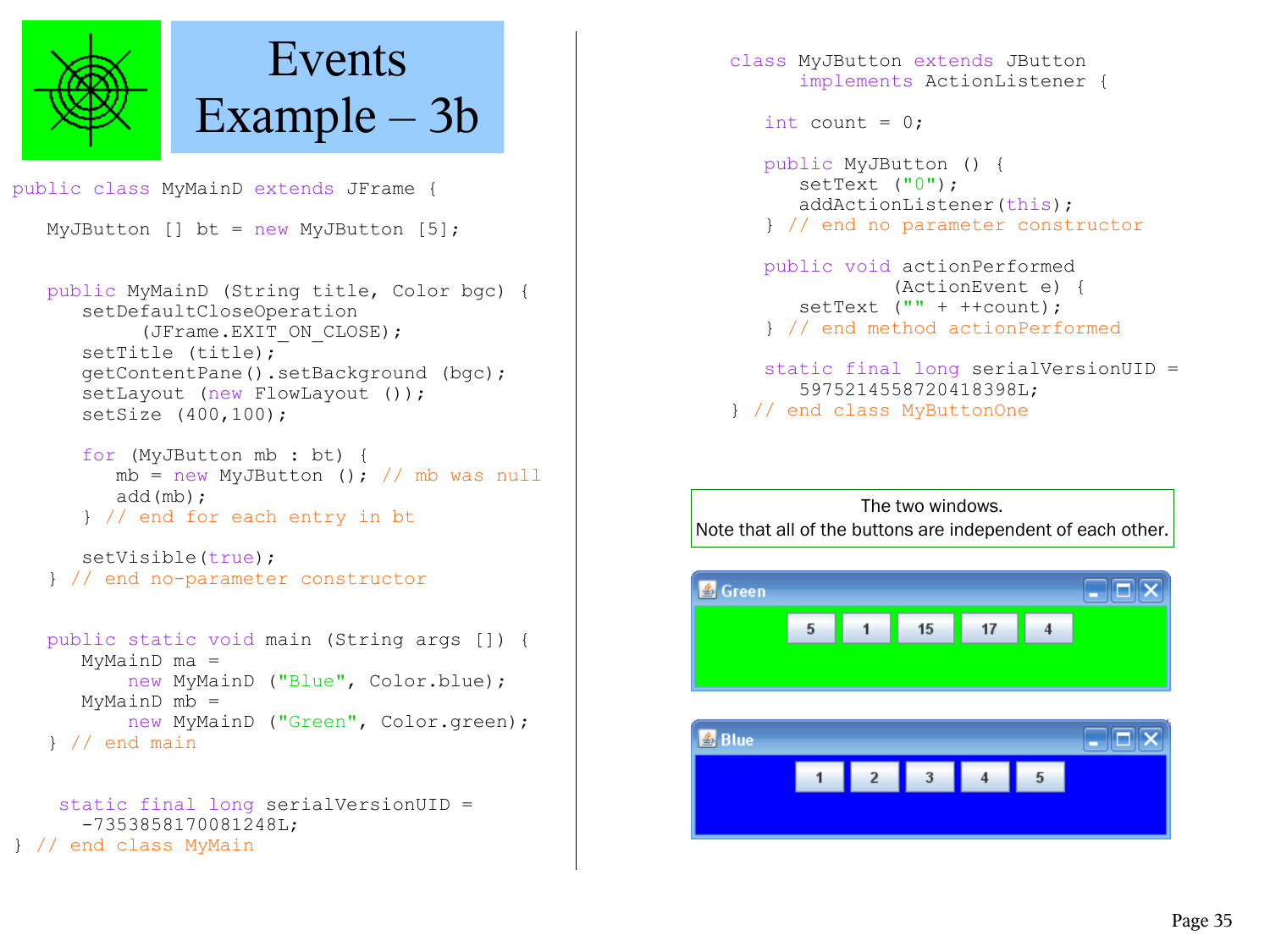

```
} // end class MyMain
```

```
class MyJButton extends JButton 
       implements ActionListener {
   int count = 0:
    public MyJButton () {
      setText ("0"):
       addActionListener(this);
    } // end no parameter constructor
    public void actionPerformed 
               (ActionEvent e) {
      setText ("" + ++count);
    } // end method actionPerformed
   static final long serialVersionUID =
       5975214558720418398L;
} // end class MyButtonOne
```
Here is another way to implement the same kind of example -

A few buttons in a frame.

The 5 buttons come from the instance variable bt – a 5 element array.

The constructor accepts the window title and background color as parameters.

In this case, the main method instantiates 2 windows, with 5 buttons each.

Notice how simple the main program is – just 2 lines of code!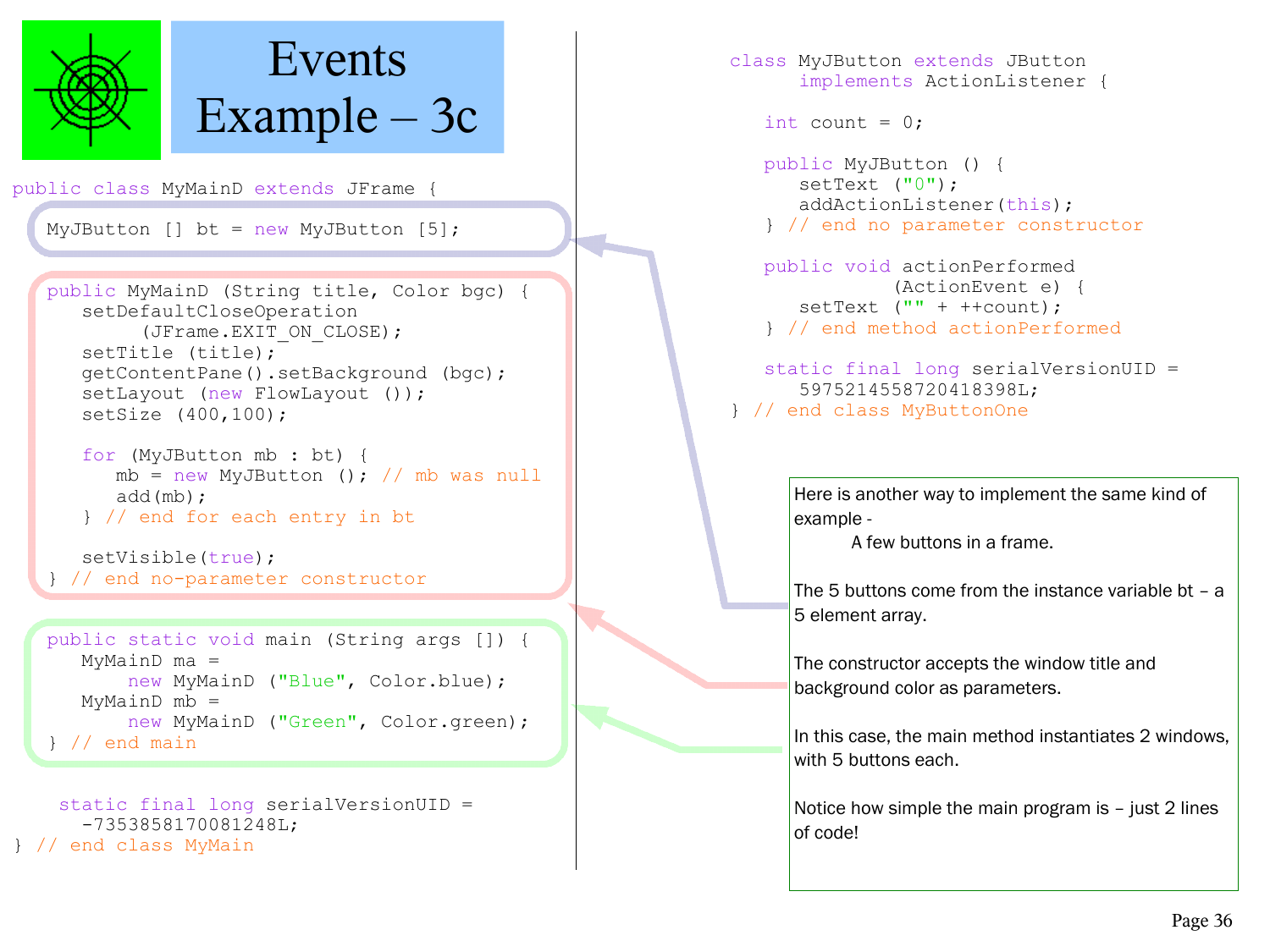

public class MyMainD extends JFrame {

```
MyJButton \lceil \cdot \rceil bt = new MyJButton \lceil 5 \rceil;
```

```
 public MyMainD (String title, Color bgc) {
    setDefaultCloseOperation
        (JFrame.EXIT ON CLOSE);
   setTitle (title);
    getContentPane().setBackground (bgc);
   setLayout (new FlowLayout ());
    setSize (400,100);
```

```
 for (MyJButton mb : bt) {
  mb = new MyJButton (); // mb was null
    add(mb);
 } // end for each entry in bt
```

```
 setVisible(true);
 } // end no-parameter constructor
```

```
 public static void main (String args []) {
    MyMainD ma = 
        new MyMainD ("Blue", Color.blue);
   MyMainD mb =
        new MyMainD ("Green", Color.green);
 } // end main
```

```
 static final long serialVersionUID = 
       -7353858170081248L;
} // end class MyMain
```

```
class MyJButton extends JButton 
       implements ActionListener {
   int count = 0:
    public MyJButton () {
      setText ("0");
      addActionListener(this);
    } // end no parameter constructor
    public void actionPerformed 
               (ActionEvent e) {
      setText ("" + ++count);
    } // end method actionPerformed
   static final long serialVersionUID =
       5975214558720418398L;
```

```
} // end class MyButtonOne
```
This iterator for loop is quite clever, and has little extraneous syntax.

The size of the loop is the size of the array bt.

The loop variable mb is now shorthand for an array element – with no explicit index!

Before the "new", each entry in the array was null.

Instantiation is interesting, but more on that next slide.

Finally each button is added to this instance of MyMainD – a JFrame..

In this program, main instantiates two frames of 5 buttons each.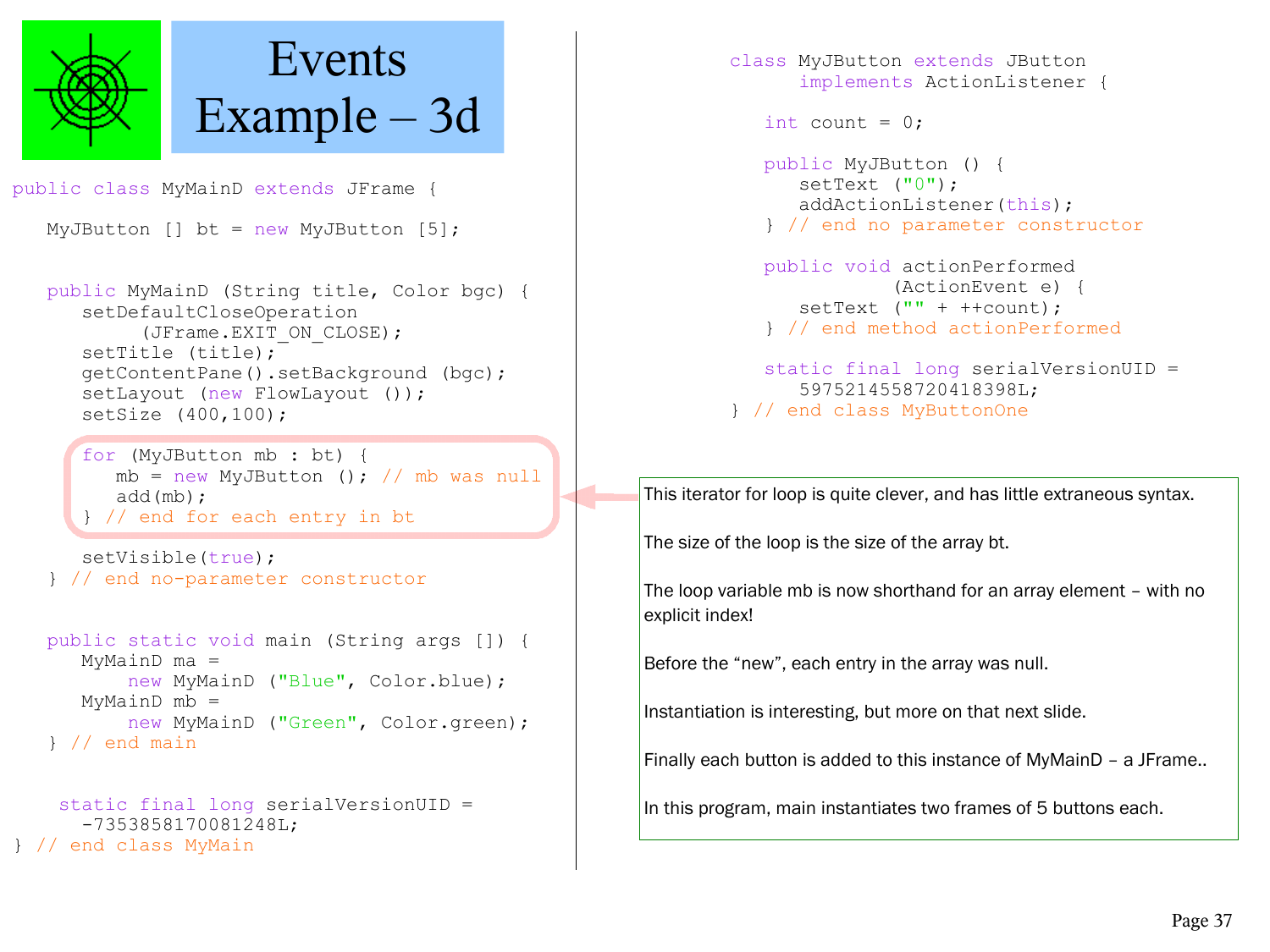

public class MyMainD extends JFrame {

```
MyJButton \lceil \cdot \rceil bt = new MyJButton \lceil 5 \rceil;
```

```
 public MyMainD (String title, Color bgc) {
    setDefaultCloseOperation
        (JFrame.EXIT ON CLOSE);
   setTitle (title);
    getContentPane().setBackground (bgc);
   setLayout (new FlowLayout ());
    setSize (400,100);
```

```
 for (MyJButton mb : bt) {
   mb = new MyJButton (); // mb was null
    add(mb);
 } // end for each entry in bt
```

```
 setVisible(true);
 } // end no-parameter constructor
```

```
 public static void main (String args []) {
    MyMainD ma = 
        new MyMainD ("Blue", Color.blue);
   MyMainD mb =
        new MyMainD ("Green", Color.green);
 } // end main
```

```
 static final long serialVersionUID = 
       -7353858170081248L;
} // end class MyMain
```
class MyJButton extends JButton implements ActionListener {

int count =  $0$ ;

 $\mathcal{L}$ 

Γ

 public MyJButton () { setText  $("0")$ ; addActionListener(this); } // end no parameter constructor

 public void actionPerformed (ActionEvent e) { setText ("" + ++count); } // end method actionPerformed

 static final long serialVersionUID = 5975214558720418398L; } // end class MyButtonOne

This class, MyJButton, may be in its own file or a private class within the MyMainD file.

Method required by implements declaration – actionPerformed (ActionEvent) This method changes its own instance of count and sets its own text – so the button label increments with every click.

Constructor – no parameter

setText uses AbstractButton version addActionListener uses AbstractButton version

Instance variable: count

Each instance of MyJButton has its own copy of this variable, automatically.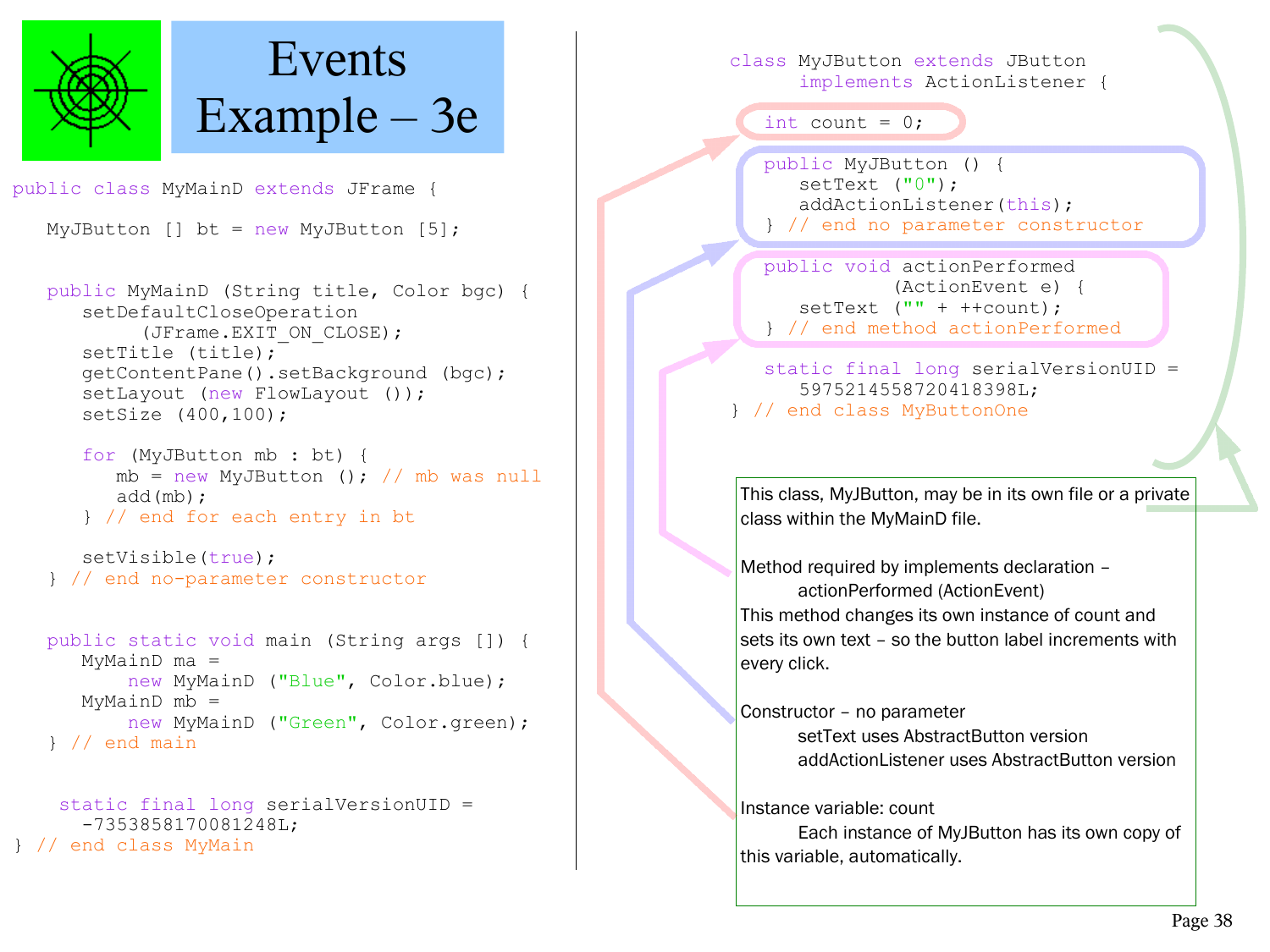

```
} // end class MyMain
```

```
 public MyJButton2 () {
   setText ("Help!");
    addActionListener(new MyCry ());
 } // end no parameter constructor
```

```
 static final long serialVersionUID = 
       5975214558720418398L;
} // end class MyButtonOne
```
class MyCry implements ActionListener {

```
static String st = "Help!\n\ln" +
    "I'm trapped in this button\n" + 
   "And can't escape!\n";
```
int count  $= 0$ :

```
 public void actionPerformed 
        (ActionEvent e) {
   JoptionPane.showMessageDialog
        (null,
        st + ++count,
        "Help! Help!",
        JOptionPane.WARNING_MESSAGE);
 } // end method actionPerformed
```
} // end class MyCry

In this example, a completely different class, MyCry, implements ActionListener – again with its own local variable. MyJButton2 does not implement that interface. This example emphasizes that the listener is not required to be related to any other classes in the program.

The imports are the same as those in example 3, and MyMainE is almost identical to MyMainD.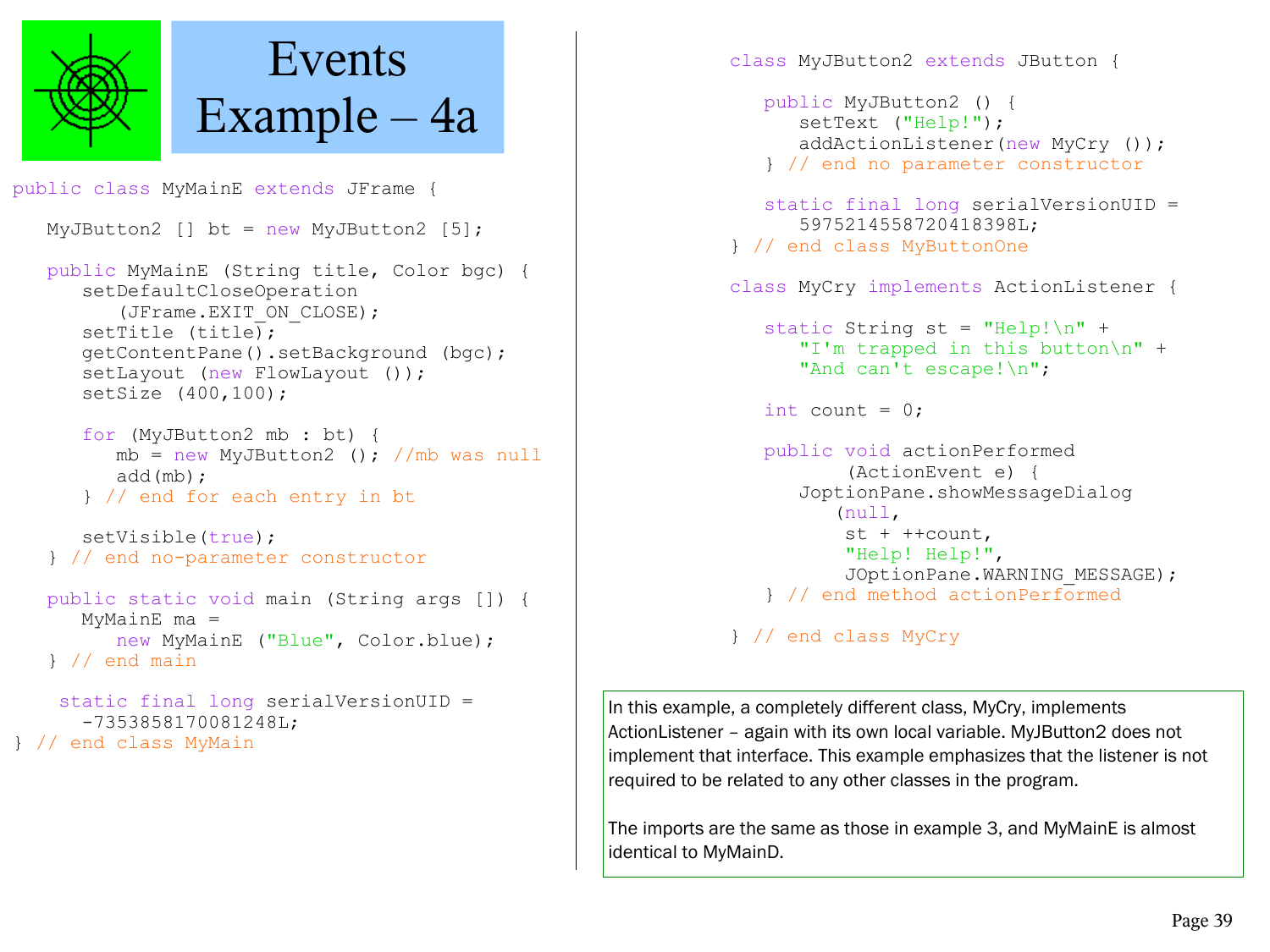

```
 public MyJButton2 () {
   setText ("Help!");
   addActionListener(new MyCry ());
 } // end no parameter constructor
```

```
 static final long serialVersionUID = 
       5975214558720418398L;
} // end class MyButtonOne
```
class MyCry implements ActionListener {

```
static String st = "Help!\n\ln" +
    "I'm trapped in this button\n" + 
   "And can't escape!\n";
```
int count =  $0$ ;

```
 public void actionPerformed 
        (ActionEvent e) {
   JoptionPane.showMessageDialog
        (null,
        st + ++count,
        "Help! Help!",
        JOptionPane.WARNING_MESSAGE);
 } // end method actionPerformed
```
} // end class MyCry

The code in MyMainE is based on the code in MyMainD. The differences are:

(a) the code uses MyJButton2 rather than MyJButton

(b) only one copy of MyMainE is instantiated in main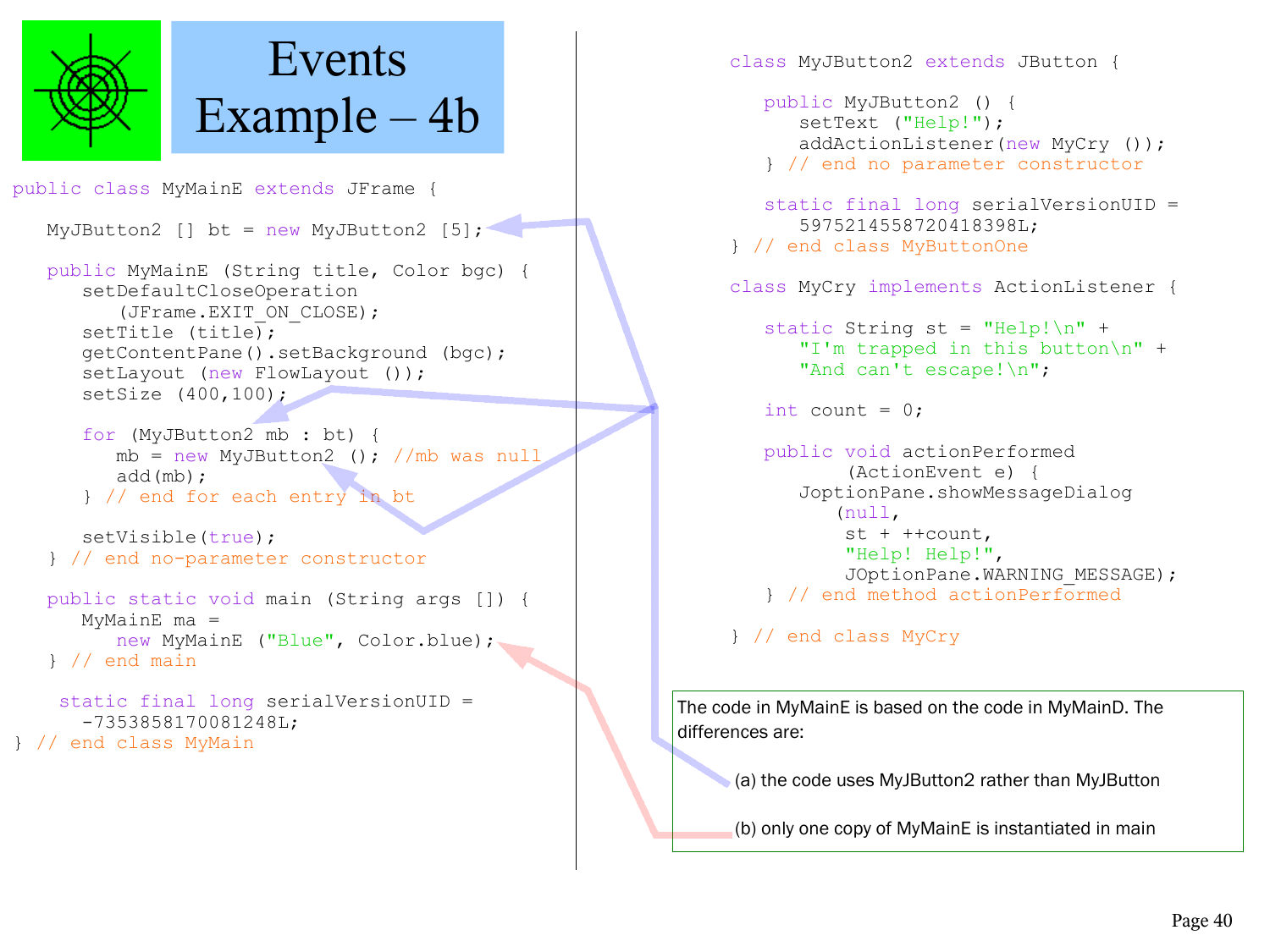

 public MyJButton2 () { setText ("Help!"); addActionListener(new MyCry ()); } // end no parameter constructor

 static final long serialVersionUID = 5975214558720418398L; } // end class MyButtonOne

class MyCry implements ActionListener {

static String st = "Help! $\n\ln$ " + "I'm trapped in this button\n" + "And can't escape!\n";

int count =  $0$ ;

```
 public void actionPerformed 
        (ActionEvent e) {
   JoptionPane.showMessageDialog
        (null,
        st + ++count,
        "Help! Help!",
        JOptionPane.WARNING_MESSAGE);
 } // end method actionPerformed
```
} // end class MyCry

The class MyJButton2 no longer has an instance variable, no longer implements ActionListener, and no longer defines the method ActionPerformed.

It still does one very interesting thing – it creates a new instance of a completely unrelated class, MyCry, and configures that instance to be given events generated by button presses.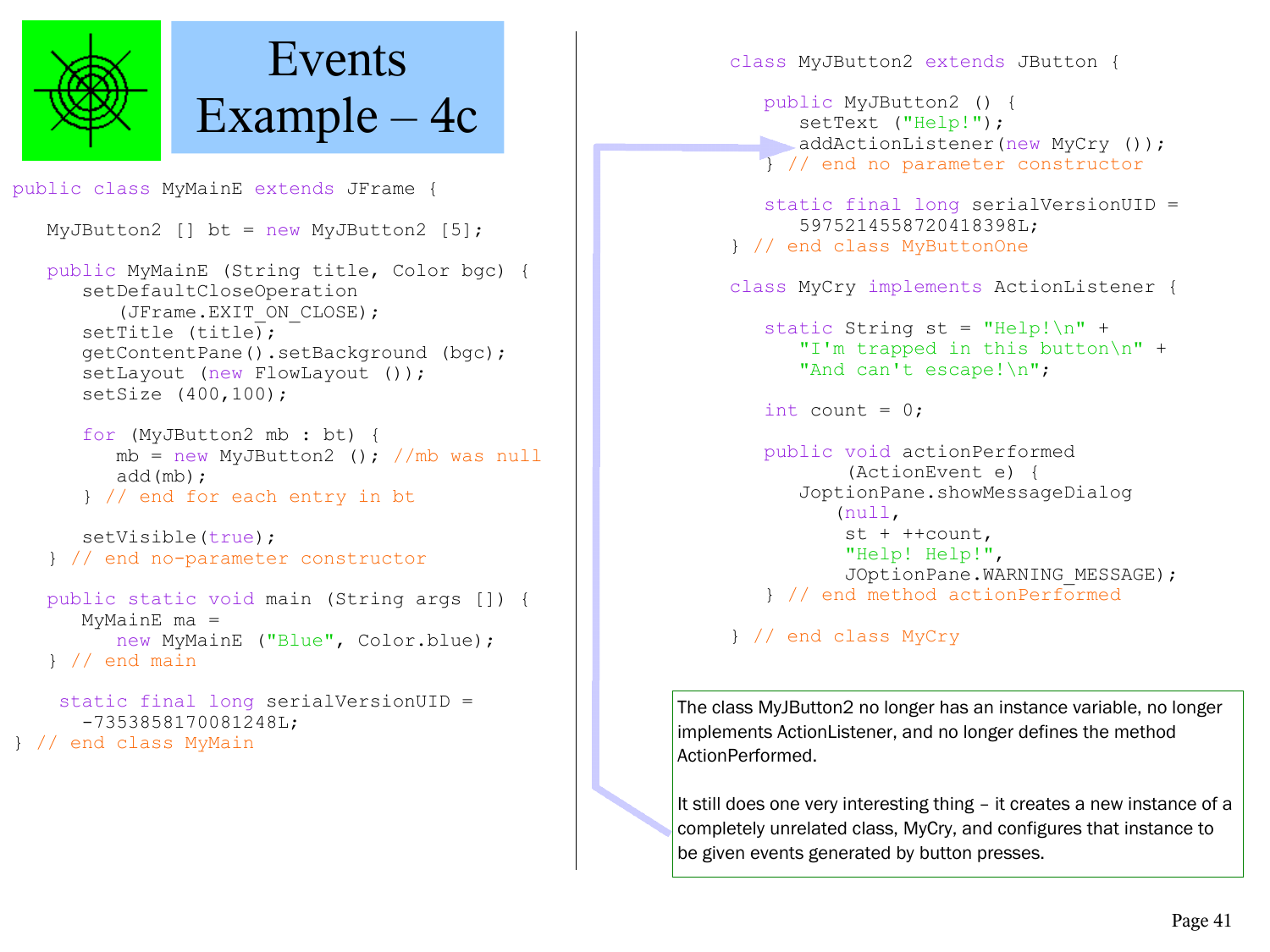

```
 public MyJButton2 () {
   setText ("Help!");
    addActionListener(new MyCry ());
 } // end no parameter constructor
```

```
static final long serialVersionUID =
       5975214558720418398L;
} // end class MyJButton2
```

```
class MyCry implements ActionListener {
   static String st = "Help!\n \begin{cases} \n n^m + n^m \n \end{cases} "I'm trapped in this button\n" + 
       "And can't escape!\n";
   int count = 0;
```

```
 public void actionPerformed 
        (ActionEvent e) {
    JoptionPane.showMessageDialog
        (null,
        st + ++count,
        "Help! Help!",
        JOptionPane.WARNING_MESSAGE);
 } // end method actionPerformed
```
} // end class MyCry

Exercise: Trace through this code to make sure you understand what classes are instantiated, where, and how the run-time connections are made.

Start with main, then instantiate a copy of MyMainE, go through the constructor, create instances of MyJButton2, create a new instance of MyCry, activate by using addActionListener, then add the new button to the display.

Finally, trace what happens when one of the buttons is pressed. And make sure you understand how the dialogs change when pressing the different buttons.